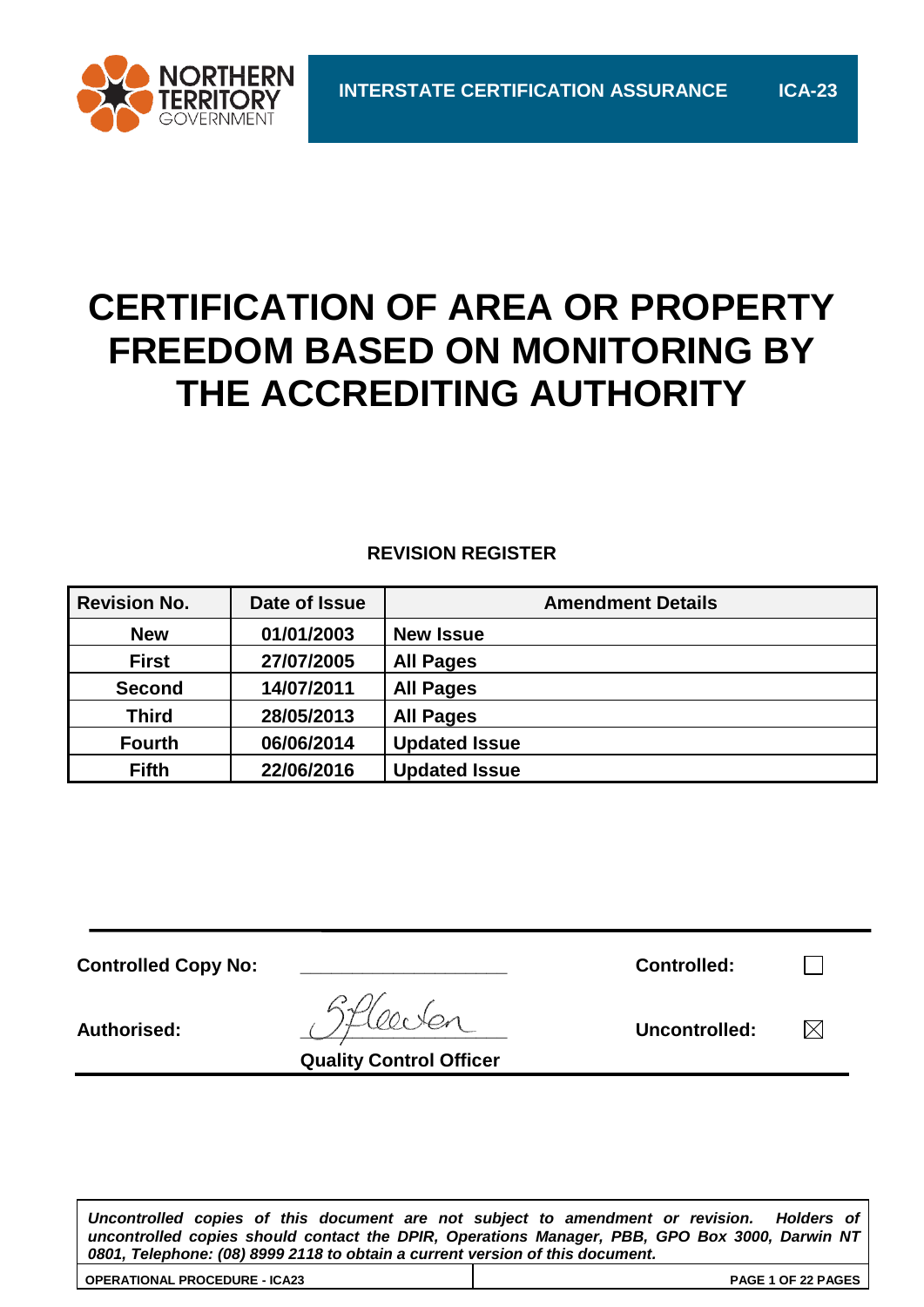# **TABLE OF CONTENTS**

| 1. |         |  |
|----|---------|--|
| 2. |         |  |
| 3. |         |  |
| 4. |         |  |
| 5. |         |  |
| 6. |         |  |
| 7. |         |  |
|    | 7.1     |  |
|    | 7.1.1   |  |
|    | 7.1.2   |  |
|    | 7.1.3   |  |
|    | 7.1.4   |  |
|    | 7.1.4.1 |  |
|    | 7.1.4.2 |  |
|    | 7.1.4.3 |  |
|    | 7.1.4.4 |  |
|    | 7.1.4.5 |  |
|    |         |  |
|    | 7.2     |  |
|    | 7.2.1   |  |
|    | 7.2.2   |  |
|    | 7.3     |  |
|    | 7.4     |  |
|    | 7.4.1   |  |
|    |         |  |
|    | 7.5     |  |
|    | 7.6     |  |
|    | 7.7     |  |
|    | 7.8     |  |
|    | 7.8.1   |  |
|    | 7.8.2   |  |
|    | 7.8.3   |  |
|    | 7.8.4   |  |
|    | 7.8.5   |  |
|    | 7.8.6   |  |
|    | 7.9     |  |
|    |         |  |
|    |         |  |
|    | 7.11    |  |

| <b>OPERATIONAL PROCEDURE - ICA23</b> | PAGE 2 OF 22 PAGES |
|--------------------------------------|--------------------|
|                                      |                    |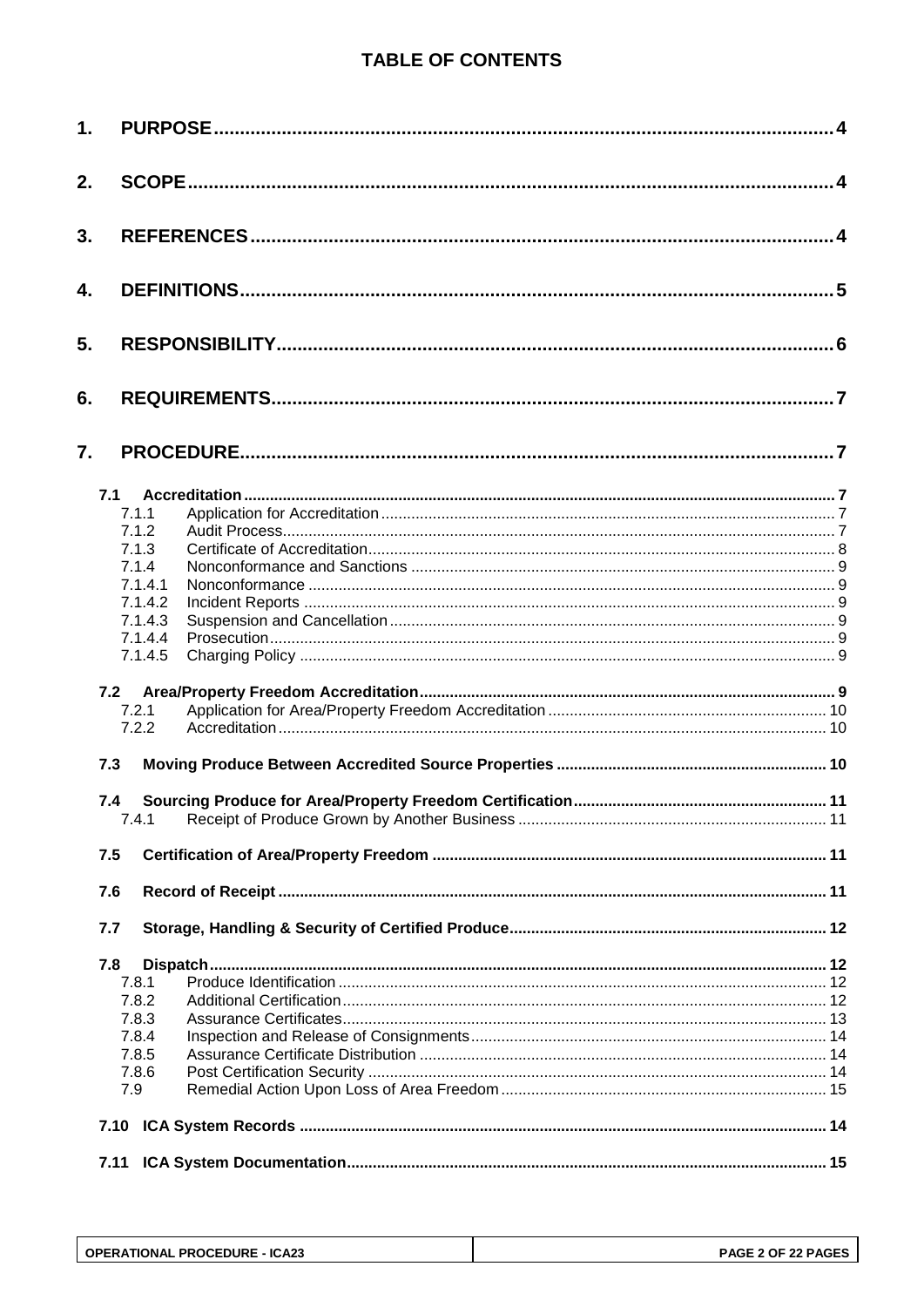| ATTACHMENT 1- Application for Accreditation of a Business for an Interstate Certification |  |
|-------------------------------------------------------------------------------------------|--|
| Assurance (ICA) and/or Certification Assurance (CA) Arrangement (Blank)  17               |  |
|                                                                                           |  |
| ATTACHMENT 3 - Application for Area or Property Freedom - Property Details (Blank)  20    |  |
| ATTACHMENT 4 - Application for Area or Property Freedom - Confirmation of Area            |  |
|                                                                                           |  |
|                                                                                           |  |
|                                                                                           |  |
|                                                                                           |  |

| <b>OPERATIONAL PROCEDURE - ICA23</b> | PAGE 3 OF 22 PAGES |
|--------------------------------------|--------------------|
|--------------------------------------|--------------------|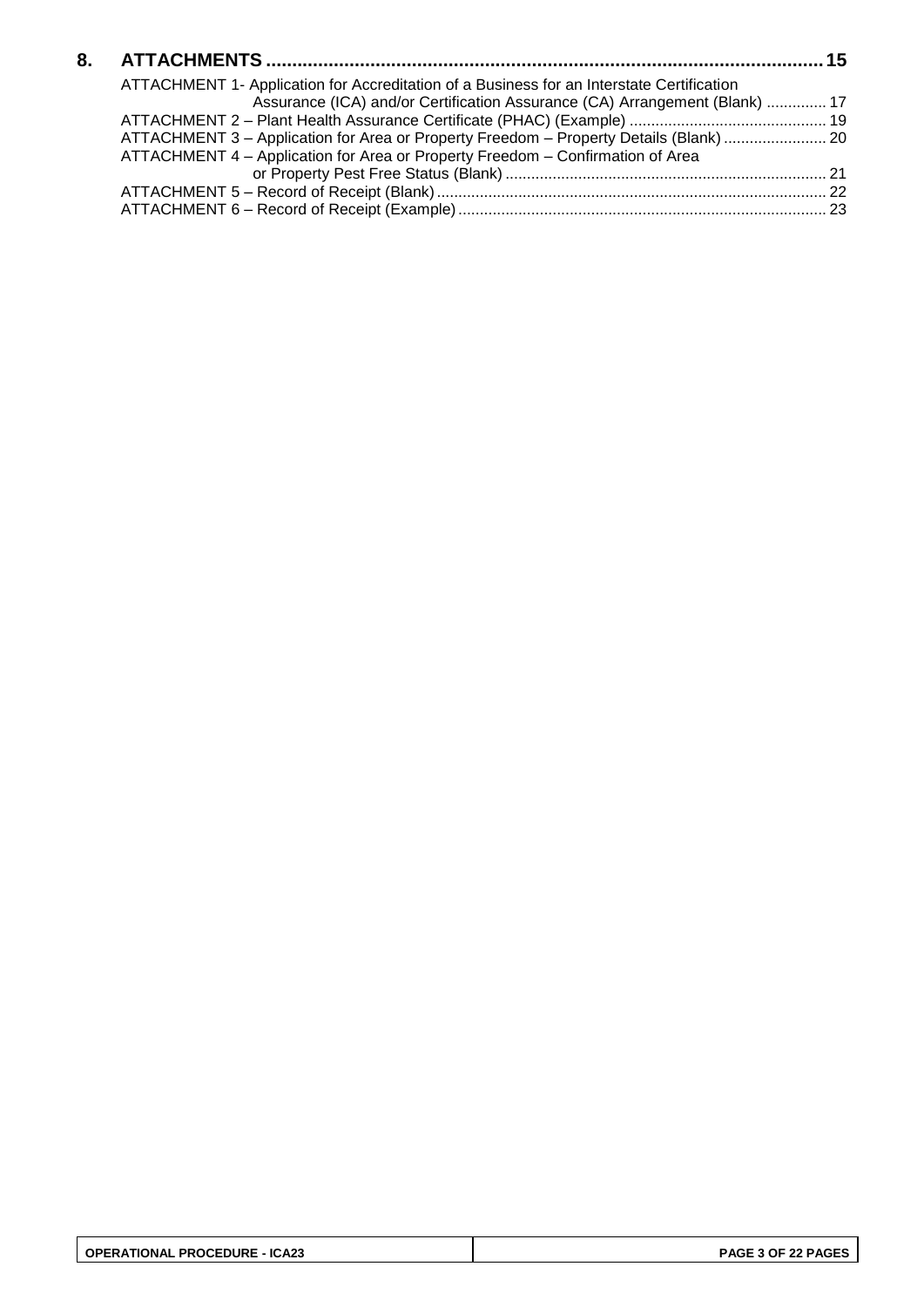

# **1. PURPOSE**

The purpose of this procedure is to describe –

- (a) the principles of operation and standards required; and
- (b) the responsibilities and practices of personnel;

that apply to the certification of produce for area or property freedom based on verification, inspection and monitoring by the accrediting authority, for intra or interstate movement under an Interstate Certification Assurance (ICA) arrangement.

## **2. SCOPE**

This procedure covers all certification of area and property freedom based on verification, inspection and monitoring by the Accrediting Authority issued by businesses operating under an Interstate Certification Assurance arrangement in the Northern Territory.

*Certification of area or property freedom under this Operational Procedure may not*  fulfil all quarantine entry conditions for all produce to all intrastate and interstate *markets.*

*Some intrastate and interstate markets may require additional quarantine certification for requirements other than area/property freedom.*

*It is the responsibility of the business consigning the produce to ensure compliance with all applicable quarantine requirements.*

*Information on intrastate and interstate quarantine requirements can be obtained from Plant Biosecurity Branch.*

#### **3. REFERENCES**

**WI-02** Guidelines for Completion of Plant Health Assurance Certificates.

| <b>OPERATIONAL PROCEDURE - ICA23</b> | PAGE 4 OF 22 PAGES |
|--------------------------------------|--------------------|
|                                      |                    |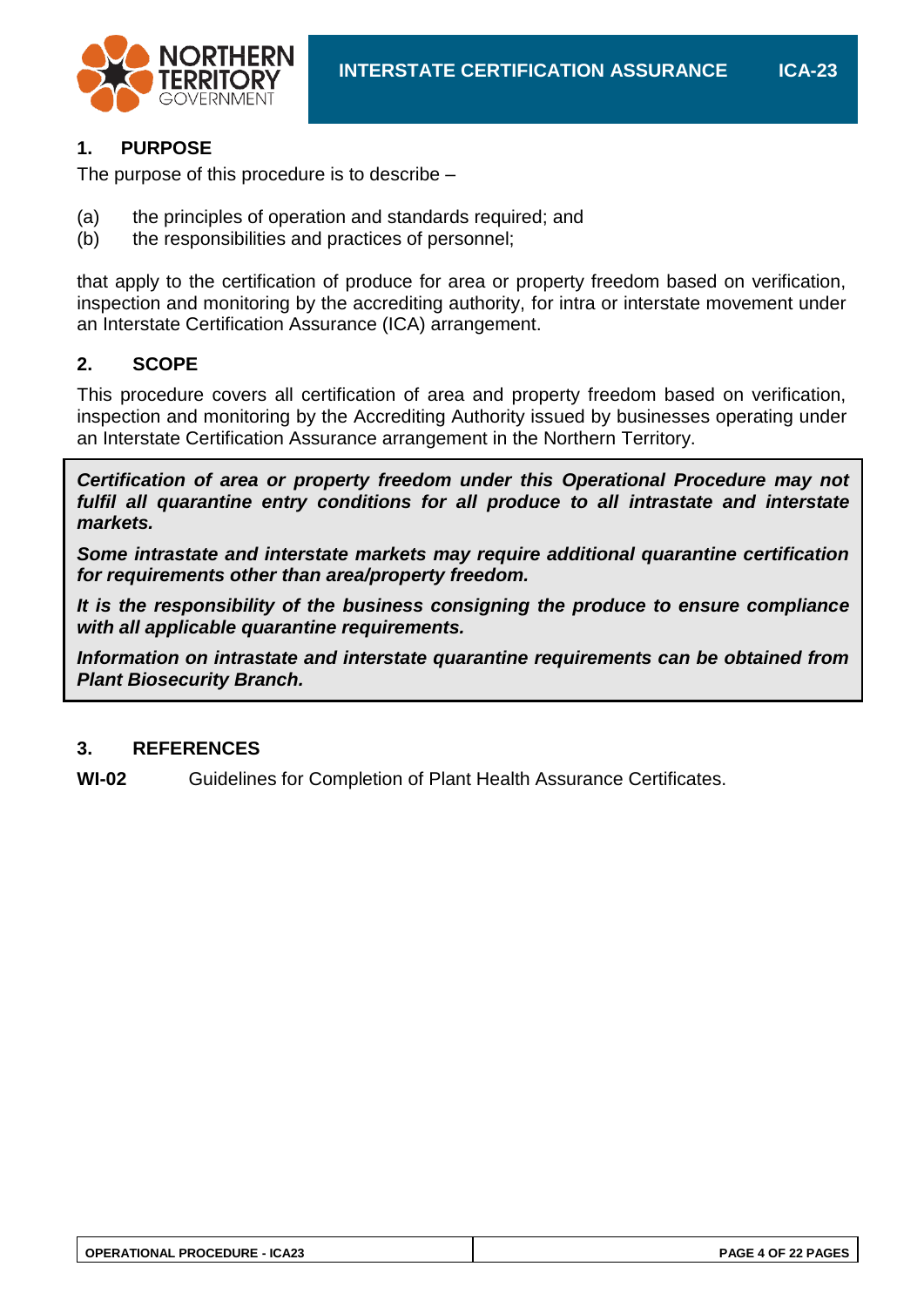

# **4. DEFINITIONS**

| <b>Accredit</b>                                               | means to authorise nominated staff within a business to<br>issue Assurance Certificates.                                                                                                                                 |  |
|---------------------------------------------------------------|--------------------------------------------------------------------------------------------------------------------------------------------------------------------------------------------------------------------------|--|
| <b>Accrediting Authority</b>                                  | Department of Primary<br>Industry<br>the<br>and<br>means<br>Resources.                                                                                                                                                   |  |
| <b>Accredited Source Property</b>                             | means a source property with current area/property<br>freedom accreditation granted by an Authorised Officer of<br>the Department of Primary Industry and Resources.                                                     |  |
| <b>Application for Accreditation</b>                          | means an Application for Accreditation by a business for<br>an Interstate Certification Assurance (ICA) and/or<br>Certification Assurance (CA) arrangement (Attachment 1).                                               |  |
| <b>Area/Property Freedom</b><br><b>Quarantine Requirement</b> | means a quarantine obligation applying to intra or<br>interstate movement of produce that requires the produce<br>to be sourced only from properties that are:                                                           |  |
|                                                               | in an area which is 'free' from a known outbreak of<br>a specified pest or disease;<br><b>OR</b>                                                                                                                         |  |
|                                                               | a specified distance from a known outbreak of a<br>٠<br>specified pest or disease;                                                                                                                                       |  |
|                                                               | <b>OR</b>                                                                                                                                                                                                                |  |
|                                                               | found to be free from a specified pest or disease by an<br>Authorised Officer of an Accrediting Authority.                                                                                                               |  |
| <b>Assurance Certificate</b>                                  | means a Plant Health Assurance Certificate (Attachment<br>2).                                                                                                                                                            |  |
| <b>Authorised Signatory</b>                                   | means a person whose name and specimen signature is<br>included as an Authorised Signatory on the business's<br>application for accreditation.                                                                           |  |
| <b>Business</b>                                               | means the legal entity responsible for the operation of the<br>facility and ICA arrangement detailed on the business's<br>Application for Accreditation.                                                                 |  |
| <b>Certified/Certification</b>                                | means covered by a valid Plant Health Assurance<br>Certificate (Attachment 2).                                                                                                                                           |  |
| <b>Consignment</b>                                            | means a discrete quantity of plants or plant products<br>transported to a single consignee at one time.                                                                                                                  |  |
| <b>ICA</b>                                                    | means Interstate Certification Assurance.                                                                                                                                                                                |  |
| <b>Inspector</b>                                              | means an inspector appointed under the Plant Health Act.                                                                                                                                                                 |  |
| <b>Interstate Certification</b><br><b>Assurance</b>           | means a system of Certification Assurance developed to<br>requirements of State<br>the<br>and<br>meet<br>Territory<br>governments for the certification of produce for interstate<br>and intrastate quarantine purposes. |  |
| <b>Mediterranean Fruit Fly</b>                                | means all stages of the species Ceratitis capitata.                                                                                                                                                                      |  |
| <b>Nonconformance</b>                                         | means a non-fulfilment of a specified requirement.                                                                                                                                                                       |  |
| Package                                                       | means the final outer covering in which certified produce<br>is consigned and may include a box, bin, carton, pallet,<br>bundle, tray or other packaging.                                                                |  |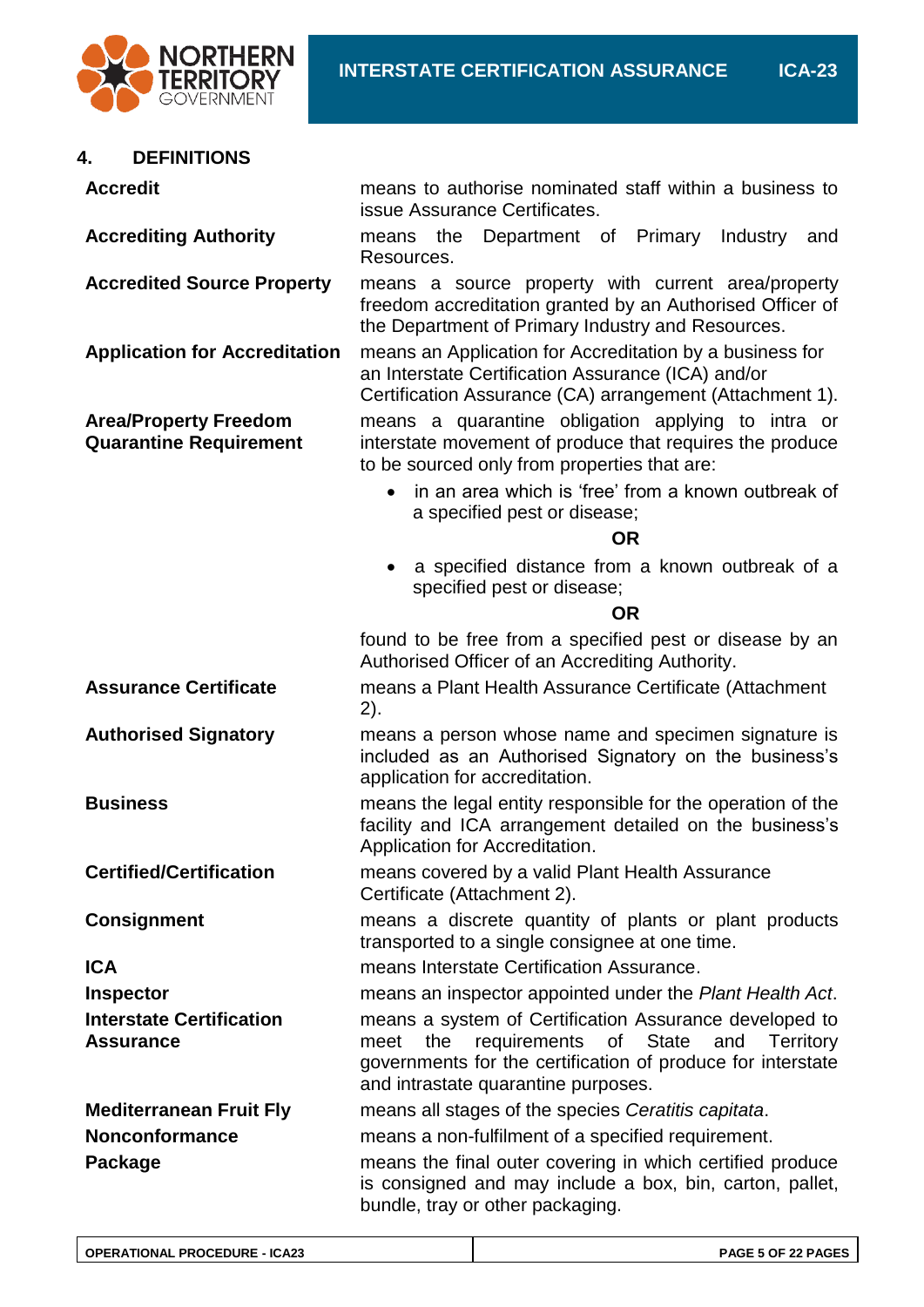

| <b>Pest or Disease Free Area</b> | means a defined area of land that has been surveyed and<br>shown to be free of a specified pest or disease.                                    |
|----------------------------------|------------------------------------------------------------------------------------------------------------------------------------------------|
|                                  | Please Note:                                                                                                                                   |
|                                  | pest or disease freedom is based solely on<br>verification, inspection and monitoring by an<br>Authorised Officer of an Accrediting Authority. |
| <b>Phylloxera</b>                | means all stages of the species Daktulosphaira vitifolii.                                                                                      |
| <b>PBB</b>                       | means Plant Biosecurity Branch                                                                                                                 |
| <b>Queensland Fruit Fly</b>      | means all stages of the species Bactrocera tryoni.                                                                                             |
| <b>Source Property</b>           | means a property on which produce is grown or packed<br>for certification under this Operational Procedure.                                    |

# **5. RESPONSIBILITY**

These position titles have been used to reflect the responsibilities of staff under the ICA arrangement. These positions may not be present in all businesses, or different titles may be used for staff who carry out these responsibilities. In some businesses one person may carry out the responsibilities of more than one position.

The **Certification Controller** is responsible for –

- representing the business during audits and other matters relevant to ICA accreditation;
- ensuring the business has current accreditation for an ICA arrangement under this Operational Procedure;
- training staff in their duties and responsibilities under this Operational Procedure;
- ensuring the business and its staff comply with their responsibilities and duties under this Operational Procedure;
- ensuring the business has current area/property freedom accreditation for each property owned or managed by the business on which certified produce is grown, handled, stored, packed or dispatched for certification under the ICA arrangement (refer 7.2); and
- ensuring all certification of produce under the business's ICA arrangement is carried out in accordance with this Operational Procedure.

#### The **Product Controller** is responsible for –

- ensuring all produce received for packing and certification under the ICA arrangement is sourced from accredited source properties with current accreditation, and is accompanied by a valid Area or Property Freedom Declaration covering the area/property freedom certification to be given under this Operational Procedure (refer 7.5);
- maintaining area/property freedom certification records (refer 7.6); and
- ensuring all produce intended for certification under the ICA arrangement is clearly identified and segregated from other produce from non-accredited properties and the identity of the produce and its accredited source property is maintained from receipt through to dispatch (refer 7.7).

#### The **Authorised Dispatcher** is responsible for –

 ensuring all packages covered by an Assurance Certificate issued by the business under this Operational Procedure are identified (refer 7.8.1);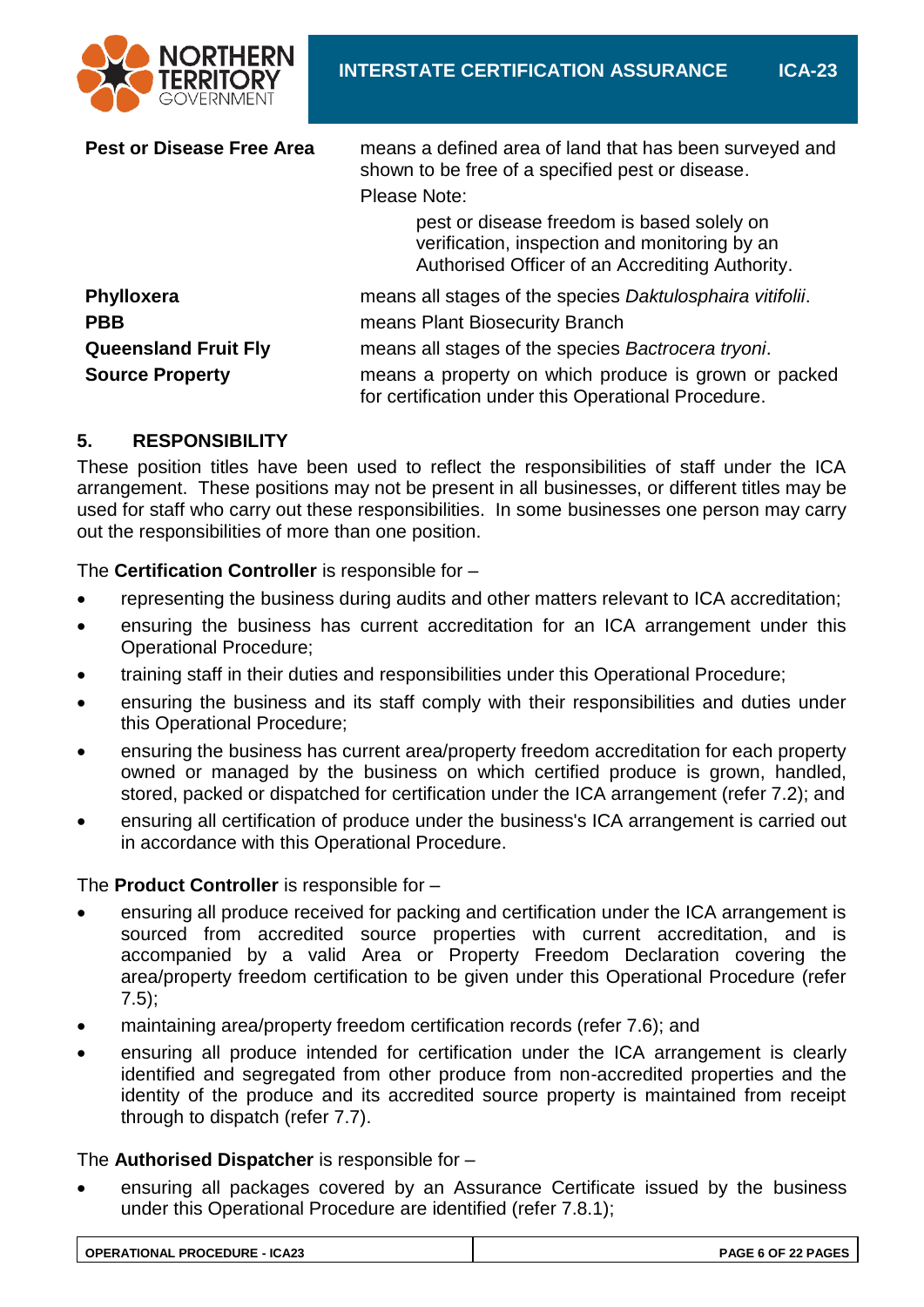

- ensuring certified produce is stored and transported in secure conditions which prevents cross-infestation by uncertified produce (refer 7.8.6); and
- maintaining copies of all Assurance Certificates issued by the business under the ICA arrangement (refer 7.10).

#### **Authorised Signatories** are responsible for –

- verifying that all the produce in a consignment has been sourced from accredited source properties with current accreditation for the relevant quarantine requirement being certified (refer 7.5); and
- ensuring, prior to signing and issuing an Assurance Certificate, that produce covered by the certificate has been prepared in accordance with the business's ICA arrangement, and the details on the certificate are true and correct in every particular (refer 7.8.3).

## **6. REQUIREMENT**

Produce certified under this Operational Procedure **must** be grown and packed on properties with current area and/or property freedom accreditation for the area/property freedom quarantine requirements as specified on the Plant Health Assurance Certificate.

Prior to export, the exporter **must** check certification requirements with the importing State or Territory.

## **7. PROCEDURE**

## **7.1 Accreditation**

#### **7.1.1 Application for Accreditation**

A business seeking accreditation for an ICA/CA arrangement under this Operational Procedure **shall** submit an Application for Accreditation (refer Attachment 1) at least 10 working days prior to the intended date of commencement of certification of produce.

Applicants **must** provide the details of all produce, plants and plant products they intend to pack and certify under this ICA/CA arrangement in Section4 of the Application for Accreditation. Ensure application form is completed correctly and all required attachments are provided. A copy of the application form **must** be maintained for audit purposes.

Each accredited business is provided with a unique Interstate Produce (IP) number to identify the business and its produce, plants and plant products for all interstate plant quarantine purposes as ministered by the Certificate of Accreditation.

#### **7.1.2 Audit Process**

#### Desk Audit

When the application is received a desk audit is conducted to ensure the application is completed correctly with the required attachments. If found to be incomplete the application form will be returned to the business for completion. Once the desk audit has been passed, an initial/compliance audit will be conducted.

#### **Initial Audit**

Prior to accrediting a business, an Inspector carries out an initial audit of the business to verify the ICA/CA system is implemented and capable of operating in accordance with the

| <b>OPERATIONAL PROCEDURE - ICA23</b> | <b>PAGE 7 OF 22 PAGES</b> |
|--------------------------------------|---------------------------|
|--------------------------------------|---------------------------|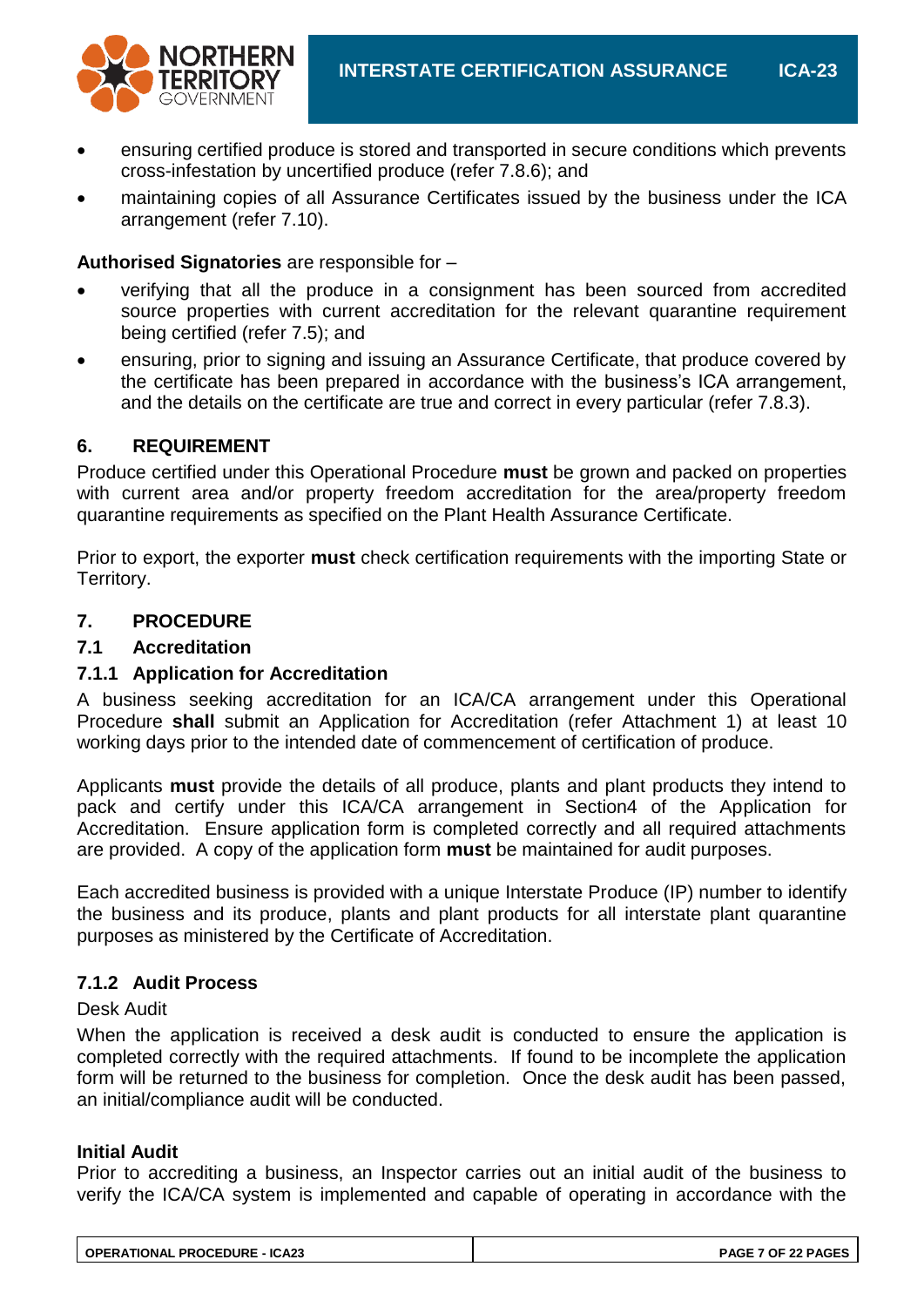

requirements of the Operational Procedure, and the system is effective in ensuring compliance with the specified requirements of the ICA/CA arrangement.

On completion of a successful initial audit, applicants will be granted provisional accreditation for a period of 4 weeks and a 'Certificate of Accreditation' for Provisional Certification will be issued (refer 7.1.3).

#### **Initial Compliance Audit**

In the first year of accreditation an initial compliance audit will be conducted within 4 weeks of accreditation or issuing an assurance certificate pursuant to the Operational Procedure. On completion of successful initial compliance audit the business **shall** be granted full accreditation.

On completion of a successful compliance audit, annual accreditation is granted to cover the current season, up to a maximum of twelve months from the date of provisional accreditation and a new 'Certificate of Accreditation' issued (refer 7.1.3).

#### **Compliance Audits**

Compliance audits are conducted to verify that the ICA/CA system continues to operate in accordance with the requirements of the Operational Procedure.

Ongoing compliance audits are conducted at least once every six months for a business that operates for more than six months of each year.

Random audits are conducted on a selected number of accredited businesses each year. Random audits may take the form of a full compliance audit, or audits of limited scope to sample treatment mixtures, certified produce, ICA/CA system records or ICA/CA system processed.

Unscheduled compliance audits may be conducted at any time as a random audit or to investigate reported or suspected non-conformances.

#### **Re-Accreditation**

Accredited businesses are required to re-apply for accreditation each year the business seeks to operate under the ICA/CA arrangement. Business seeking re-accreditation **must** lodge a renewal application prior to accreditation lapsing, or if accreditation has lapsed, prior to being accredited to certify produce under the ICA/CA arrangement.

A compliance audit is conducted within twelve weeks of the business applying for reaccreditation each year.

#### **7.1.3 Certificate of Accreditation**

An accredited business will receive a 'Certificate of Accreditation for an Interstate Certification Assurance' detailing the facility location, Operational Procedure, scope (type of produce and chemical covered) and period of accreditation.

The business **must** maintain a current 'Certificate of Accreditation for an Interstate Certification Assurance' and make this available on request by an Inspector.

| <b>OPERATIONAL PROCEDURE - ICA23</b> | <b>PAGE 8 OF 22 PAGES</b> |
|--------------------------------------|---------------------------|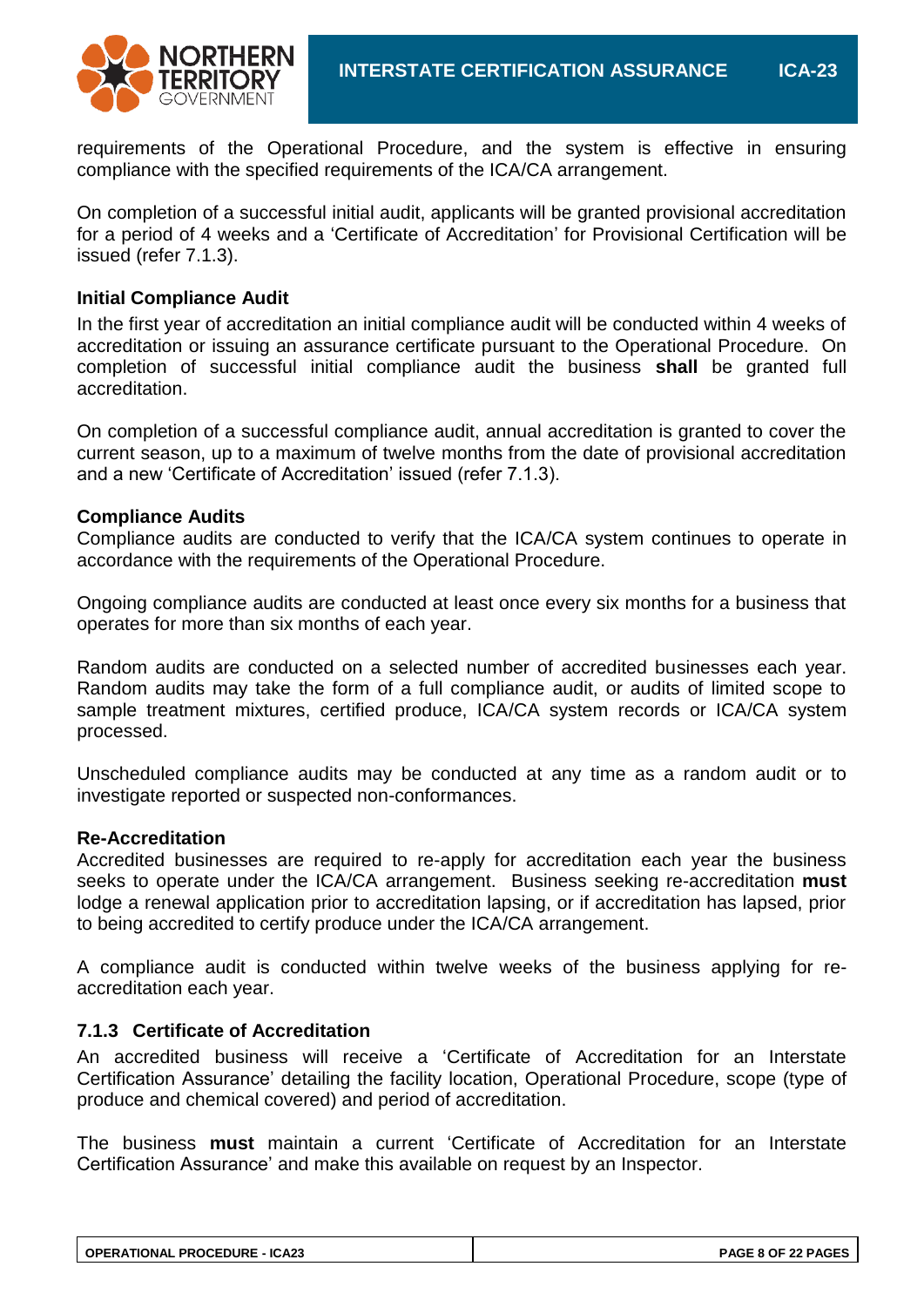

**A business may not commence or continue certification of produce under the ICA/CA arrangement unless it is in possession of a valid and current 'Certificate of Accreditation for an Interstate Certification Assurance' for the facility, procedure, produce type and chemical covered by the Assurance Certificate.**

## **7.1.4 Nonconformances and Sanctions**

#### **7.1.4.1 Nonconformances**

Audits are regularly undertaken to evaluate the effectiveness of implementation of the requirements. If, in the opinion of the auditor, there is evidence indicating that there has been a failure to meet one or more accreditation requirements, the auditor may raise a Nonconformance Report (NCR). Actions required to address the nonconformance **shall** be discussed and recorded on the NCR.

If integrity of the accreditation has been significantly compromised, the nonconformance may provide grounds for the suspension or cancellation of the accreditation, and prosecution.

## **7.1.4.2 Incident Reports**

Incident Reports may be raised by intra and/or interstate quarantine authorities to report the detection of a nonconformance in produce certified under this arrangement. An investigation into the incident **shall** be conducted and findings reported back to the originator.

If the integrity of the accreditation has been significantly compromised, the incident may provide grounds for the suspension or cancellation of the accreditation, and prosecution.

#### **7.1.4.3 Suspension and Cancellation**

The PBB may suspend or cancel an accreditation when a business is found, to have:

- obtained accreditation through the provision of false or misleading information;
- not paid fees owing to the PBB;
- contravened an accreditation requirement that compromises the integrity of the arrangement;
- not rectified a non-conformance.

Any action taken by the PBB to suspend or cancel an accreditation **shall** be provided in writing to the business. This **shall** provide guidance making an appeal to have the decision be reviewed.

#### **7.1.4.4 Prosecution**

Businesses found to be operating contrary to the Act may be liable for prosecution.

#### **7.1.4.5 Charging Policy**

Plant Biosecurity fees will apply to businesses that participate in ICA/CA arrangements. PBB can be contacted for a schedule of the Plant Biosecurity fees.

#### **7.2 Area/Property Freedom Accreditation**

| <b>OPERATIONAL PROCEDURE - ICA23</b> | <b>PAGE 9 OF 22 PAGES</b> |
|--------------------------------------|---------------------------|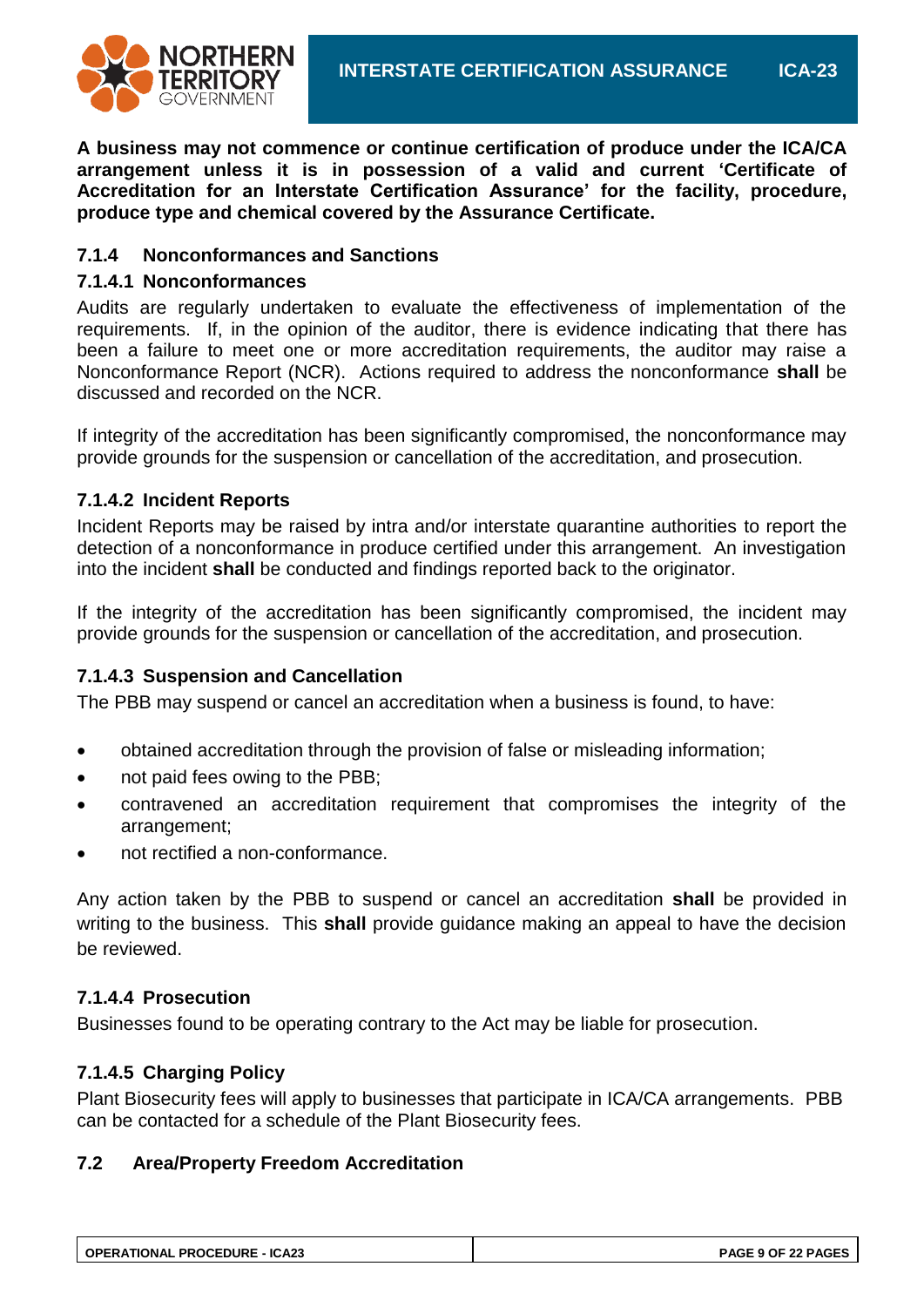

All source properties, (which includes properties on which produce is grown, stored, handled, packed, certified or dispatched), **must** be accredited for the relevant area or property freedom requirement specified on the Plant Health Assurance Certificate.

#### **7.2.1 Application for Area/Property Freedom Accreditation**

A business **must** apply for area/property freedom for the property on which certified produce is grown, stored, handled, packed, certified; or dispatched.

Businesses **shall** submit an Application for Area/Property Freedom Accreditation at least 10 working days prior to the intended date of commencement of supplying produce to accredited businesses.

The business that owns or manages the property **must** complete the application for Area/Property Freedom Accreditation. The application **shall** specify the name of the legal entity that owns or manages the property, the location of the property, the real property description of each parcel of land that is part of the property (a detailed map showing location of property, produce type and location of the produce) and the area/property freedom quarantine requirements for which area/property freedom is sought.

#### **7.2.2 Accreditation**

Area/property freedom accreditation may require a property visit by an Inspector to verify the location of the property and its compliance with the applicable area/property freedom quarantine requirement covered by the application.

An Inspector **shall** endorse the application for area/property freedom following confirmation of the property's conformance with the relevant quarantine requirement.

Each accredited source property **shall** be allocated an Interstate Produce (IP) number. The IP number **shall** comprise, the "A" Registration (IP) number of the business that owns or manages the property (A999) and a unique property (facility) number (01, 02 etc).

Each type of area/property freedom accreditation **shall** be allocated a unique area/property freedom code (eg PHY-01 for the requirement "Grown in an area free from Grape Phylloxera").

Each area/property freedom accreditation **shall** be allocated a unique number which combines the Interstate Property (IP) number, the property (facility) number and the applicable area/property freedom code (eg A 9999-01-PHY-01).

Area/property freedom accreditation **shall** be granted for 12 months, or until accreditation is suspended or cancelled.

#### **7.3 Moving Produce Between Accredited Source Properties**

If produce from accredited source properties needs to move through an area or another property that is not accredited to be free of the specified pest for which area/property freedom has been granted, the produce **must** be transported under secure conditions which prevents infestation by that pest (refer 7.8.6).

| <b>OPERATIONAL PROCEDURE - ICA23</b> |  |
|--------------------------------------|--|
|                                      |  |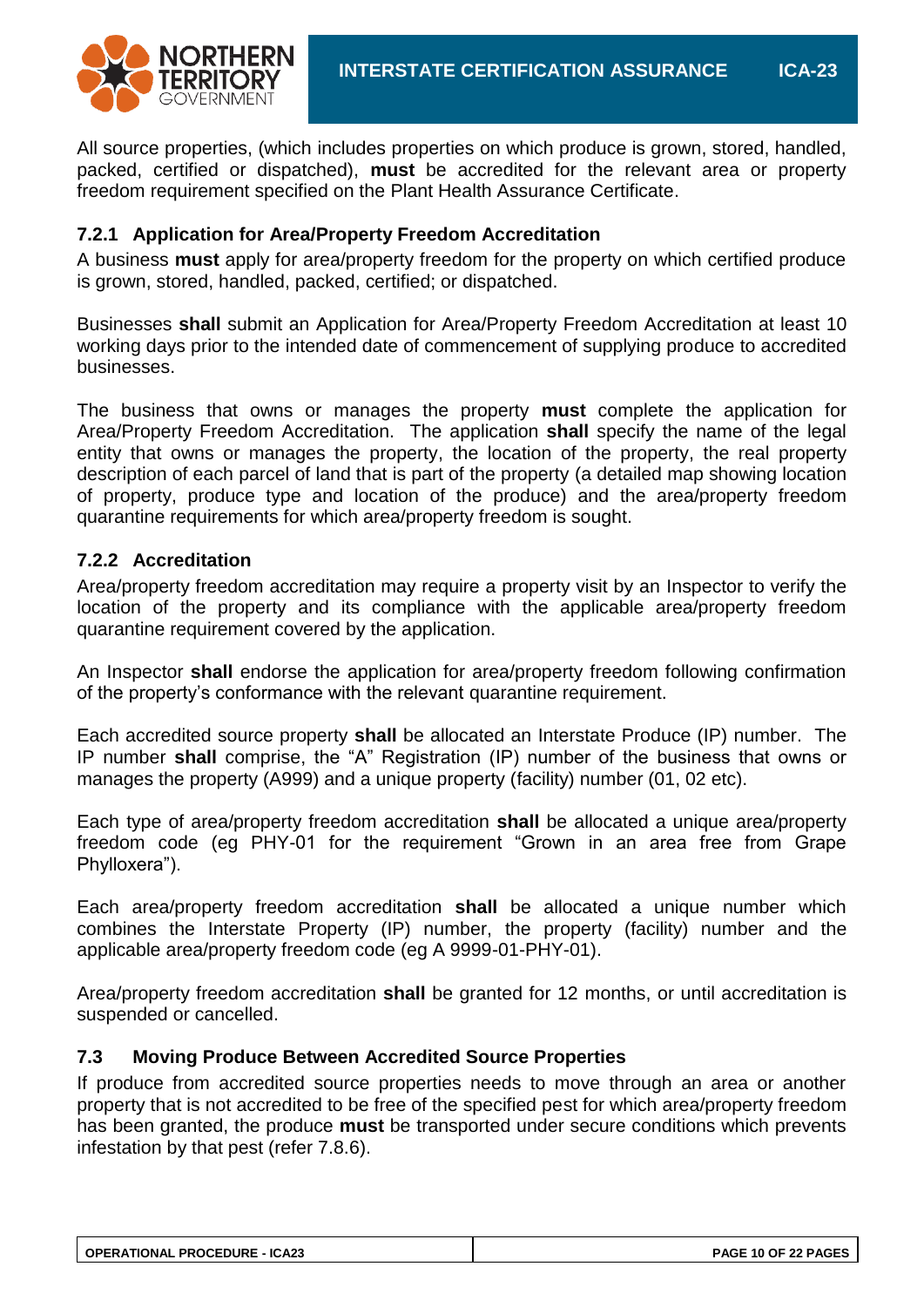

# **7.4 Sourcing Produce for Area/Property Freedom Certification**

The Product Controller **shall** ensure that all produce received for certification under this Operational Procedure is from an accredited source property with current area/property freedom accreditation for the quarantine requirement to be certified.

# **7.4.1 Receipt of Produce Grown by Another Business**

A business that certifies produce from a property owned or managed by another accredited business **shall** ensure:

- each delivery of produce supplied by the other business for certification under this Operational Procedure is verified for current Area or Property Freedom by checking the Application for Area or Property Freedom of the source property (refer Attachment 3 and 4);
- a Record of Receipt is maintained for all receivals of produce (refer Attachments 5 and 6);
- where applicable, the produce has been transported under secure conditions; and
- the identification of the produce and its supporting documentation is maintained from receipt through to certification and dispatch.

# **7.5 Certification of Area/Property Freedom**

Prior to certifying area/property freedom under this Operational Procedure, the Authorised Signatory who signs the certificate **shall** verify that all produce in the consignment has been sourced from accredited source properties for the relevant quarantine requirement.

For produce grown on a property owned or managed by the certifying business, the Authorised Signatory **must** sight the:

- current endorsed application for Area/Property Freedom verification covering the accredited source property;
- area/property freedom quarantine requirement being certified; and
- copies of each source businesses Property Freedom Certification certificate are obtained prior to sourcing produce for certification.

## **Information on the area/property freedom quarantine requirements that apply to consigning produce to a specified market can be obtained from the Department of Primary Industry and Resources, phone (08) 8999 2118.**

# **7.6 Record of Receipt**

The Product Controller **must** ensure a record is kept of all receivals of produce to be certified for area/property freedom certification using a Record of Receipt (refer Attachment 5) or records which record the same information.

The business's Record of Receipt **shall** include:

- the Assurance Certificate number;
- the produce type and quantity of produce covered by the certificate;
- the accredited source property's Interstate Property (IP) number;

| <b>OPERATIONAL PROCEDURE - ICA23</b> | PAGE 11 OF 22 PAGES |
|--------------------------------------|---------------------|
|--------------------------------------|---------------------|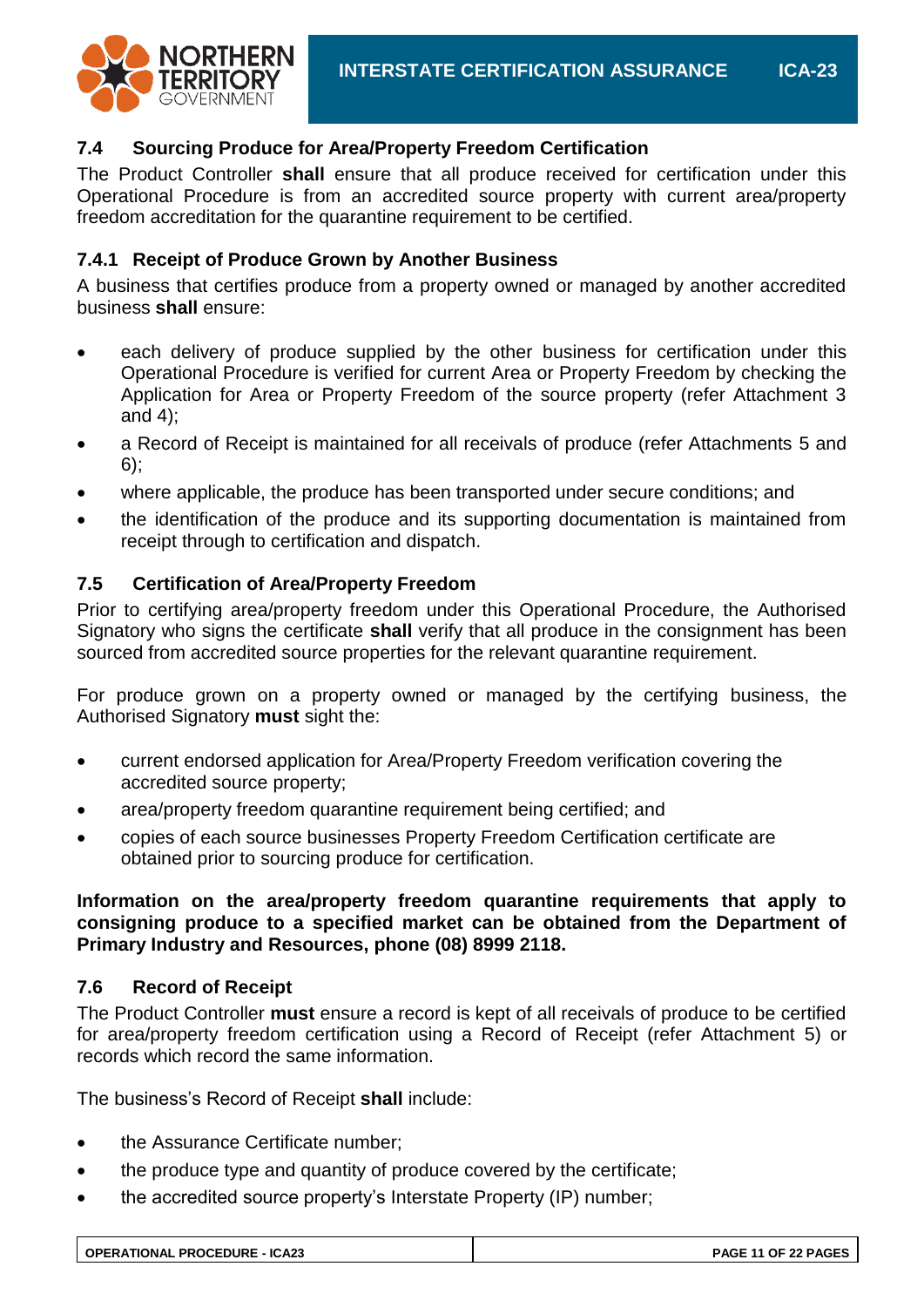

- the area/property freedom code or codes for the area/property freedom quarantine requirement(s) specified on the Assurance Certificate; and
- the name and signature of the Authorised Signatory issuing the Assurance Certificate.

The name and signature of the Authorised Signatory issuing the Plant Health Assurance Certificate **shall** be evidence that the necessary verification of area/property freedom as specified in 7.4, has been carried out.

An example of a completed Record of Receipt is included as Attachment 6.

## **7.7 Storage, Handling & Security of Certified Produce**

Produce intended for certification under this Operational Procedure **must** be handled and stored in conditions which maintains the identification of the produce and its accredited source property, and prevents mixing of conforming and nonconforming produce.

## **7.8 Dispatch**

#### **7.8.1 Produce Identification**

Prior to the issuance of an Assurance Certificate by the business under this Operational Procedure, the Authorised Dispatcher **must** ensure that each package of certified produce is marked in permanent and legible characters of at least 5mm with:

- the Interstate Produce (IP) number of the accredited business certifying the produce under this Operational Procedure;
- the words "MEETS ICA-23"; and
- date (or date code) on which the produce was packed.

A package is the final outer covering in which certified produce is consigned and may include a box, carton, bin, bundle or other packaging unit.

**Produce that has not been verified as conforming to the area/property freedom requirements specified in this Operational Procedure shall not be marked as stated above.**

#### **7.8.2 Additional Certification**

The Authorised Dispatcher **shall** check whether any other quarantine requirements (eg a treatment or condition) apply to the produce and market they are consigning the produce to, prior to preparing an Assurance Certificate for the consignment.

If any other plant health certification is required, the certifying business **must**:

certify the produce under the appropriate ICA operational arrangement;

**OR**

contact DPIR to gain the additional certification required.

#### **7.8.3 Assurance Certificates**

The Authorised Dispatcher **shall** ensure an Assurance Certificate is completed and signed by an Authorised Signatory of the business prior to dispatch of the consignment of produce to a

| <b>OPERATIONAL PROCEDURE - ICA23</b> | PAGE 12 OF 22 PAGES |
|--------------------------------------|---------------------|
|--------------------------------------|---------------------|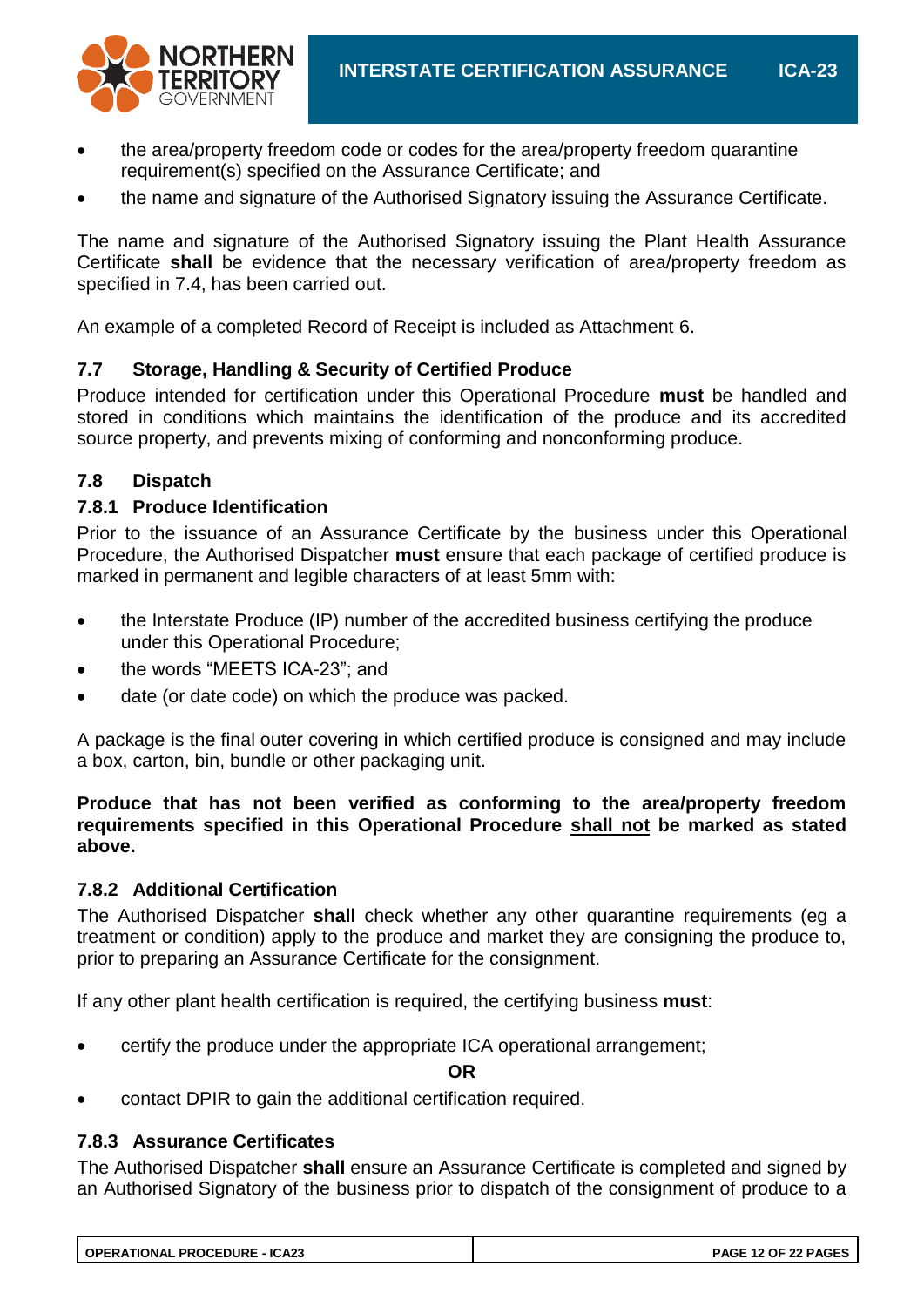

market requiring certification for the area/property freedom quarantine requirement covered by the Assurance Certificate.

Assurance Certificates **shall** be in the form of a Plant Health Assurance Certificate, refer Attachments 2.

Assurance Certificate **shall** include:

- (a) in the "Accredited Business that Prepared the Produce" section
	- the name and address of the accredited business certifying the produce;
- (b) in the "IP No. of Acc. Business" section
	- the IP No. of the accredited business **certifying the produce**;
- (c) in the "Grower or Packer" section
	- the name and address of the accredited business that **owns or manages the accredited source property on which the produce was grown**. Where the produce in the consignment was grown by a number of accredited businesses, the word "VARIOUS" **shall** be used;
- (d) in the "Type of Produce" section
	- the **type and quantity** of produce in the consignment.

#### **NOTE: Where there is insufficient room to list each produce type, the words "See Attachment" are to be used and an Attachment Sheet must be securely attached to each copy of the assurance certificate.**

The Attachment Sheet **must** include –

- the words "ATTACHMENT SHEET";
- the name and address of the consignor;
- the Assurance Certificate number;
- the number and type of packages in the consignment and the type of produce in the package;
- the signature of the Authorised Signatory that signed the Assurance Certificate and the date.
- (e) in the "Additional Certification" section
	- the applicable area/property freedom code(s) **or** the specified area/property freedom quarantine requirement(s) for the market to which the produce is consigned and for which all the accredited source property/ies are currently accredited.

Individual Assurance Certificates **shall** be issued to cover each consignment (ie a discrete quantity of produce to a single consignee at the one time) to avoid splitting of consignments. An Assurance Certificate may be issued to cover a consignment that is made up of produce sourced from a number of accredited source properties provided the certification given is applicable to all the produce in the consignment.

Additional detail for Tasmania only: In the additional certification section, the statement "handled, stored and transported in secure conditions."

| <b>OPERATIONAL PROCEDURE - ICA23</b> | PAGE 13 OF 22 PAGES |
|--------------------------------------|---------------------|
|--------------------------------------|---------------------|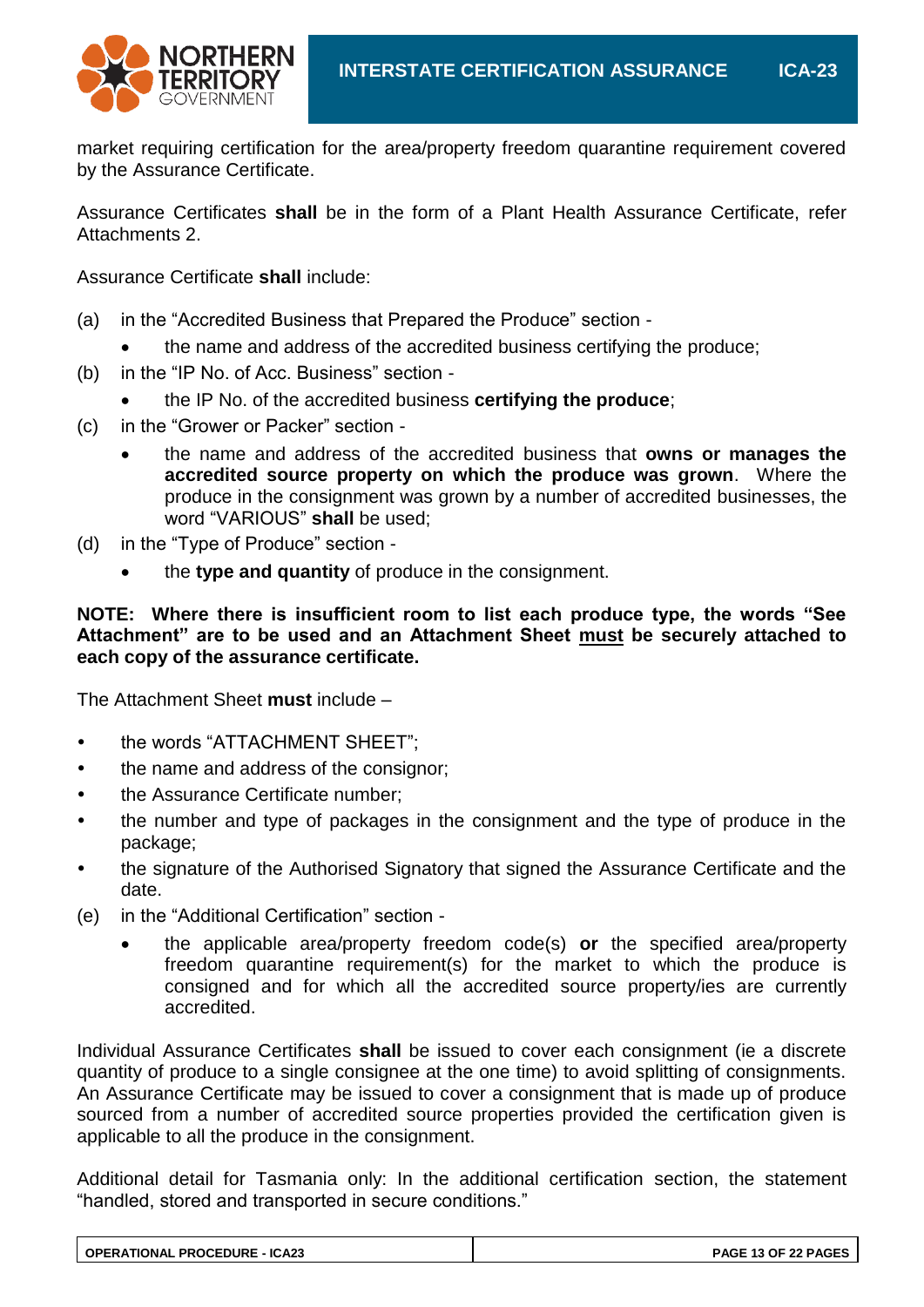

Assurance Certificates **shall** be completed, issued and distributed in accordance with the Work Instruction Guidelines for Completion of Plant Health Assurance Certificate (WI-02).

## **7.8.4 Inspection and Release of Consignments**

Prior to release of the consignment, the Certification Controller **must** check a minimum of two per cent (2%) of packages for compliance with labelling requirements. If any deficiencies in labelling are detected in sample packages, all packages in the consignment **must** be checked and the labelling rectified prior to the consignment being released. The Certification Controllers **must** also ensure that soil is not present in the packages.

#### **7.8.5 Assurance Certificate Distribution**

The **original** (yellow copy) **must** accompany the consignment. The **duplicate** (white copy) **must** be retained by the business. The **triplicate** (green copy) **must** be sent to PBB.

## **7.8.6 Post Certification Security**

Certified produce **must** be transported under secure conditions which prevents crossinfestation by uncertified produce.

Produce that has been certified as grown and packed in area free of fruit fly **must** be transported under secure conditions when being transported through outbreak areas or areas that are not declared free from fruit fly.

Secure conditions **for fruit fly** include –

- (a) unvented packages;
- (b) vented packages with the vents secured with gauze/mesh with a maximum opening of 1.6mm;
- (c) fully enclosed under tarpaulins, hessian, shade cloth, mesh or other covering which provides a maximum opening of 1.6mm;
- (d) shrink-wrapped and sealed as a palletised unit; and
- (e) fully enclosed or screened buildings, cold rooms, vehicles or other facilities free from gaps or other entry points greater than 1.6mm.

*The accredited business must handle, store and transport host produce according to the secure conditions requirements in Schedule1B of the Plant Biosecurity Manual, Tasmania.*

*The Plant Biosecurity Manual can be found at [http://dpipwe.tas.gov.au/biosecurity/plant-biosecurity/plant-biosecurity-manual.](http://dpipwe.tas.gov.au/biosecurity/plant-biosecurity/plant-biosecurity-manual)*

*Certification assurance certificates must state that host produce was; handled, stored and transported in secure conditions".*

#### **7.9 Remedial Action Upon Loss of Area Freedom**

When an outbreak of a pest or disease is declared, the local Accrediting Authority will notify accredited businesses of the suspension zone and which production areas fall within this zone.

| <b>OPERATIONAL PROCEDURE - ICA23</b> | <b>PAGE 14 OF 22 PAGES</b> |
|--------------------------------------|----------------------------|
|                                      |                            |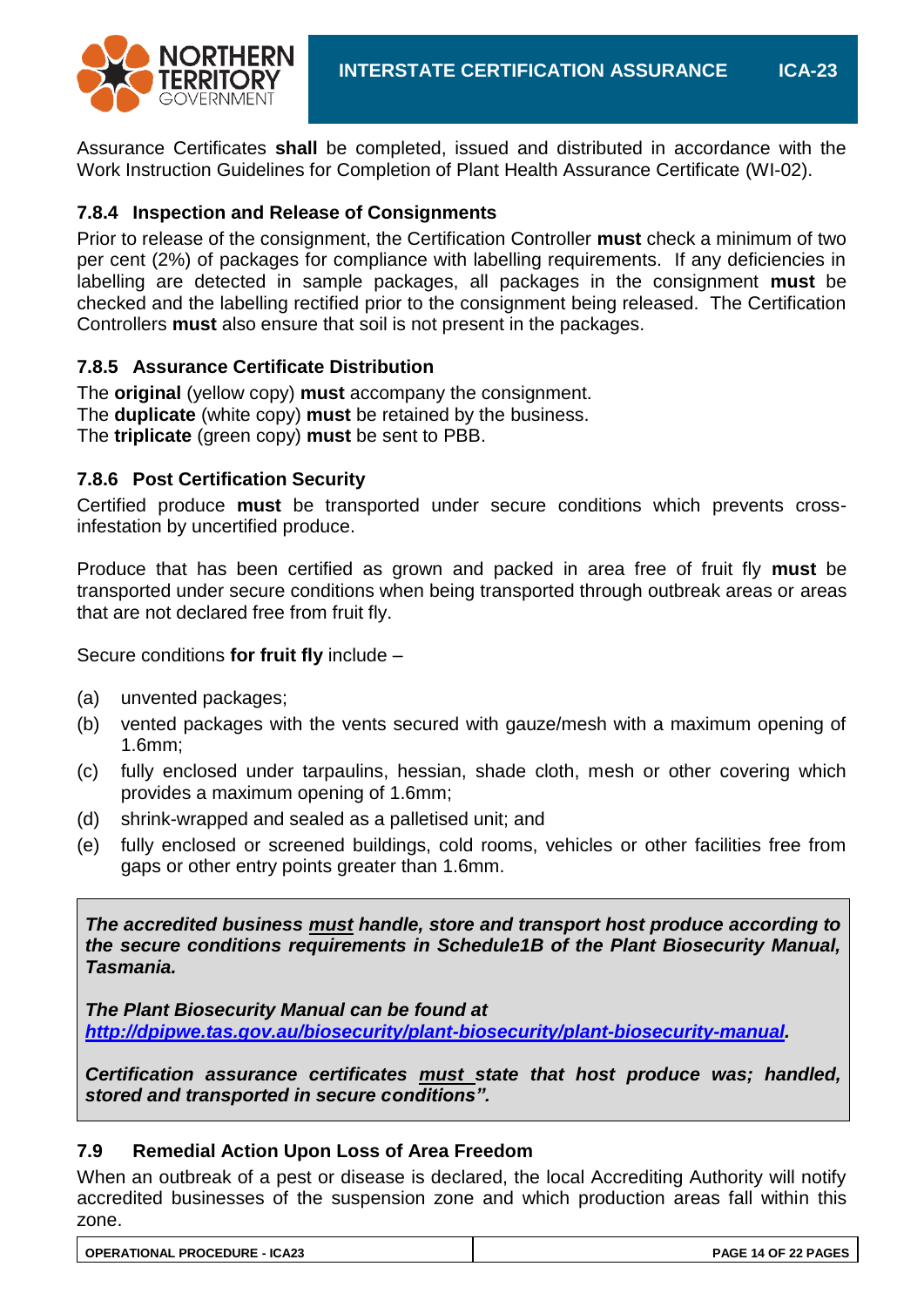

Businesses will be supplied with a map and a list of the Approved Properties that are located within the suspension zone.

Upon receipt of notification, an accredited business within a suspension area **must** immediately cease to issue Assurance Certificates under this arrangement for produce grown inside the suspension zone.

## **7.10 ICA System Records**

The business **shall** maintain the following records –

- Copies of all Area or Property Freedom Declarations received (refer 7.5);
- The Record of Receipt (refer 7.6); and
- The duplicate copy of each Plant Health Assurance Certificate issued by the business (refer 7.8.5).

ICA system records **shall** be retained for a period of not less than 24 months from completion.

ICA system records **shall** be made available on requested by an Inspector.

#### **7.11 ICA System Documentation**

The business **shall** maintain the following documentation –

- (a) a copy of the business's current Application for Accreditation (refer Attachment 1);
- (b) a current copy of this Operational Procedure; and
- (c) a current Certificate of Accreditation for an Interstate Certification Assurance.

ICA system documentation **shall** be made available on request by an Inspector.

#### **8. ATTACHMENTS**

| Attachment 1 | Application for Accreditation of a Business<br>for an Interstate Certification Assurance<br>(ICA) and/or Certification Assurance (CA)<br>Arrangement | (BLANK)             |
|--------------|------------------------------------------------------------------------------------------------------------------------------------------------------|---------------------|
|              | Attachment 2 Plant Health Assurance Certificate (PHAC) (COMPLETED EXAMPLE)                                                                           |                     |
| Attachment 3 | Application for Area or Property Freedom                                                                                                             | (BLANK)             |
| Attachment 4 | Application for Area or Property Freedom - (BLANK)<br>Confirmation of Area or Property Pest Free<br><b>Status</b>                                    |                     |
|              | Attachment 5 Record of Receipt                                                                                                                       | (BLANK)             |
|              | Attachment 6 Record of Receipt                                                                                                                       | (COMPLETED EXAMPLE) |

| OPERATIONAL PROCEDURE - ICA23 | PAGE 15 OF 22 PAGES |
|-------------------------------|---------------------|
|-------------------------------|---------------------|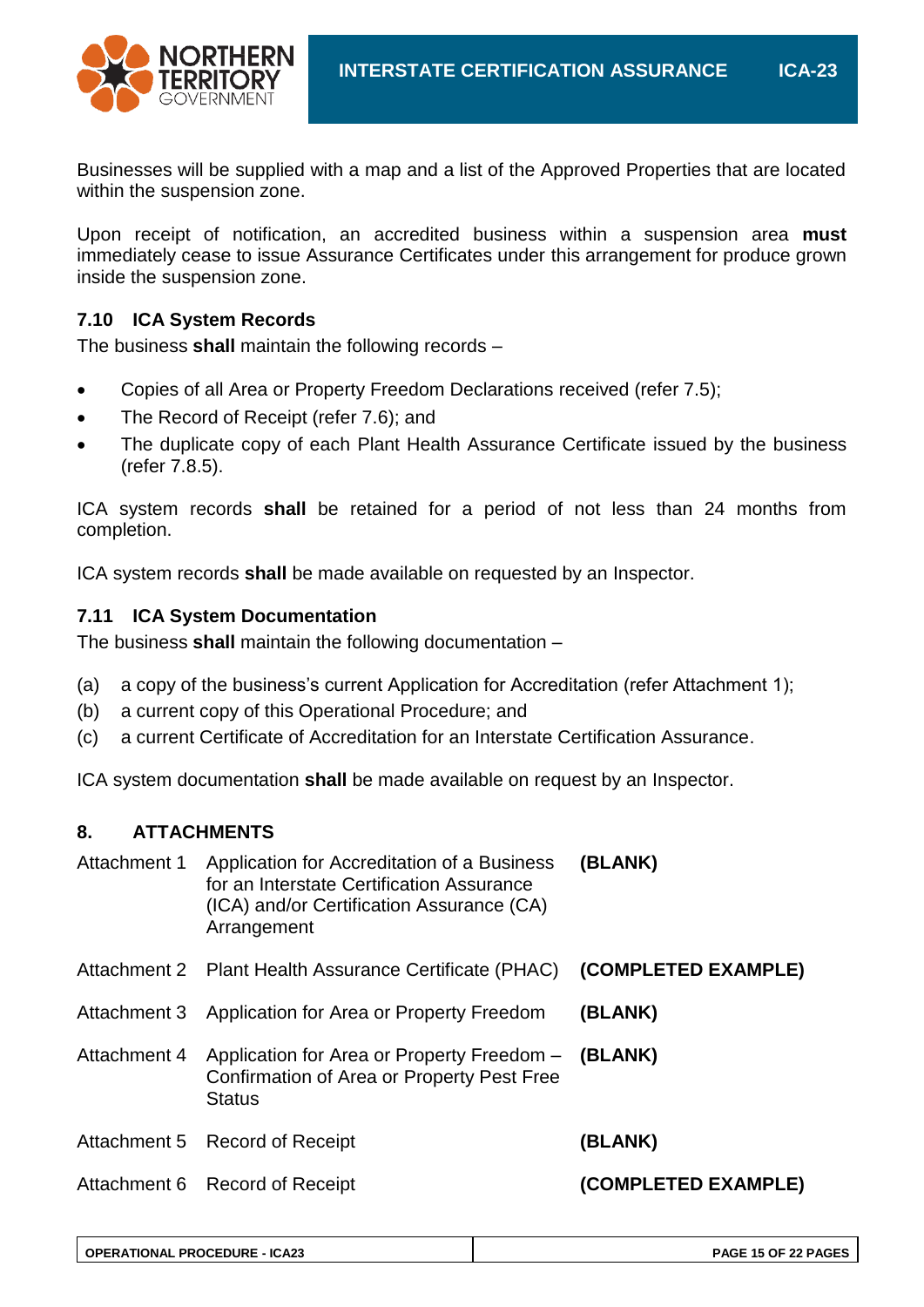

#### **Application for Accreditation of a Business for an Interstate Certification Assurance (ICA) and/or Certification Assurance (CA) Arrangement**

| <b>Attachment 1</b> |  |
|---------------------|--|
|---------------------|--|

|                    | Only one arrangement, that is one Operational Procedure at one Facility, may be covered in one application. |  |                    |                                                               |                  |                     |                                                                     |         |   |                                                       | Tick each box that describes your business and the ICA/CA arrangement and provide specific details where required.                                                                                                                                                                                                                                                                                                                                         |
|--------------------|-------------------------------------------------------------------------------------------------------------|--|--------------------|---------------------------------------------------------------|------------------|---------------------|---------------------------------------------------------------------|---------|---|-------------------------------------------------------|------------------------------------------------------------------------------------------------------------------------------------------------------------------------------------------------------------------------------------------------------------------------------------------------------------------------------------------------------------------------------------------------------------------------------------------------------------|
|                    | Indicate the type of application being made.                                                                |  |                    |                                                               |                  | <b>New</b>          |                                                                     | Renewal |   | Amendment                                             |                                                                                                                                                                                                                                                                                                                                                                                                                                                            |
| 1.<br>(a)          | <b>Business/Person Details</b><br>Type of Ownership of Business<br>Individual<br>Partnership                |  |                    | <b>Incorporated Company</b><br><b>Cooperative Association</b> |                  |                     | Other<br>(please specify)                                           |         |   |                                                       |                                                                                                                                                                                                                                                                                                                                                                                                                                                            |
| (b)                | Name of Business/Person                                                                                     |  |                    |                                                               |                  |                     | <b>ARBN</b>                                                         |         |   | Business Affairs or Australian Securities Commission) | Please supply name in full. For a partnership, list the full names of each<br>partner in their normal order. Companies must provide their Australian<br>Company Number (ACN) or Australian Registered Body Number (ARBN)<br>and attach a copy of the Certificate of Incorporation. Cooperative<br>associations must provide appropriate proof of registration (i.e. a copy of<br>the Certificate of Registration or registration search from the Office of |
|                    |                                                                                                             |  |                    |                                                               |                  | $\Box$              | <b>ACN</b>                                                          |         |   |                                                       |                                                                                                                                                                                                                                                                                                                                                                                                                                                            |
| (c)                | Trading Name/s of the Business/Person (as shown on packages sent to market)                                 |  |                    |                                                               |                  |                     |                                                                     |         |   |                                                       |                                                                                                                                                                                                                                                                                                                                                                                                                                                            |
|                    |                                                                                                             |  |                    |                                                               |                  |                     |                                                                     |         |   |                                                       |                                                                                                                                                                                                                                                                                                                                                                                                                                                            |
| (d)                | Postal address of the Business/Person                                                                       |  |                    |                                                               |                  |                     |                                                                     |         |   |                                                       |                                                                                                                                                                                                                                                                                                                                                                                                                                                            |
|                    |                                                                                                             |  |                    |                                                               |                  | Telephone:          |                                                                     |         |   |                                                       |                                                                                                                                                                                                                                                                                                                                                                                                                                                            |
|                    |                                                                                                             |  |                    |                                                               |                  | Facsimile:          |                                                                     |         |   |                                                       |                                                                                                                                                                                                                                                                                                                                                                                                                                                            |
|                    |                                                                                                             |  |                    |                                                               |                  | Mobile:             |                                                                     |         |   |                                                       |                                                                                                                                                                                                                                                                                                                                                                                                                                                            |
|                    | E-mail                                                                                                      |  |                    |                                                               |                  |                     |                                                                     |         |   |                                                       |                                                                                                                                                                                                                                                                                                                                                                                                                                                            |
| (e)                | Has the business/person been<br>registered previously for the<br>interstate movement of produce?            |  |                    | ◻<br>□                                                        | Yes<br><b>No</b> | (IP) Number         | If yes, give the<br>business's/persons<br><b>Interstate Produce</b> |         | A |                                                       |                                                                                                                                                                                                                                                                                                                                                                                                                                                            |
| 2.<br>a)           | <b>Operational Procedure/ and Facility Details</b><br>Operational Procedure used in this arrangement        |  |                    |                                                               |                  |                     |                                                                     |         |   |                                                       |                                                                                                                                                                                                                                                                                                                                                                                                                                                            |
|                    | Reference No.                                                                                               |  |                    | <b>Title of Operational Procedure</b>                         |                  |                     |                                                                     |         |   |                                                       |                                                                                                                                                                                                                                                                                                                                                                                                                                                            |
|                    |                                                                                                             |  |                    |                                                               |                  |                     |                                                                     |         |   |                                                       |                                                                                                                                                                                                                                                                                                                                                                                                                                                            |
| (b)                | Street address of the facility                                                                              |  |                    |                                                               |                  |                     |                                                                     |         |   |                                                       |                                                                                                                                                                                                                                                                                                                                                                                                                                                            |
|                    |                                                                                                             |  |                    |                                                               |                  | Telephone:          |                                                                     |         |   |                                                       |                                                                                                                                                                                                                                                                                                                                                                                                                                                            |
|                    |                                                                                                             |  |                    |                                                               |                  | Facsimile           |                                                                     |         |   |                                                       |                                                                                                                                                                                                                                                                                                                                                                                                                                                            |
|                    |                                                                                                             |  |                    |                                                               |                  | Mobile              |                                                                     |         |   |                                                       |                                                                                                                                                                                                                                                                                                                                                                                                                                                            |
| 3.                 | <b>Authorised Signatories (for Plant Health Assurance Certificates)</b>                                     |  |                    |                                                               |                  |                     |                                                                     |         |   |                                                       |                                                                                                                                                                                                                                                                                                                                                                                                                                                            |
|                    |                                                                                                             |  | <b>Family Name</b> |                                                               |                  | <b>Given Name/s</b> |                                                                     |         |   | <b>Specimen Signature</b>                             |                                                                                                                                                                                                                                                                                                                                                                                                                                                            |
|                    | <b>Certification Controller</b>                                                                             |  |                    |                                                               |                  |                     |                                                                     |         |   |                                                       |                                                                                                                                                                                                                                                                                                                                                                                                                                                            |
| <b>Controller</b>  | <b>Back-up Certification</b>                                                                                |  |                    |                                                               |                  |                     |                                                                     |         |   |                                                       |                                                                                                                                                                                                                                                                                                                                                                                                                                                            |
| <b>Signatories</b> | <b>Additional Authorised</b>                                                                                |  |                    |                                                               |                  |                     |                                                                     |         |   |                                                       |                                                                                                                                                                                                                                                                                                                                                                                                                                                            |
|                    |                                                                                                             |  |                    |                                                               |                  |                     |                                                                     |         |   |                                                       |                                                                                                                                                                                                                                                                                                                                                                                                                                                            |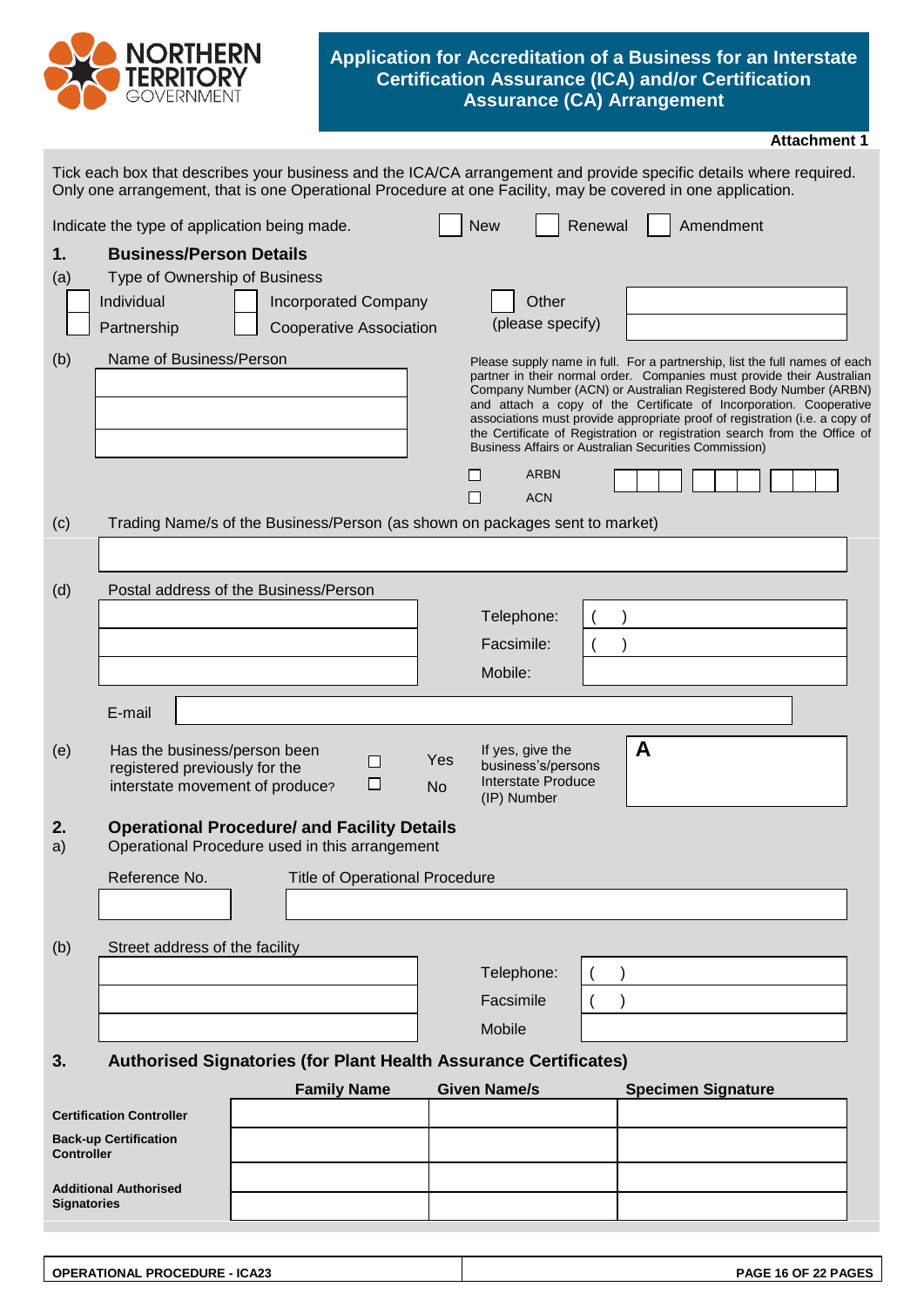|                   | insufficient space, attach a list)                  |                                                                                          |                                                                                                                          |                                                                                                                                                                                                                                                                 |
|-------------------|-----------------------------------------------------|------------------------------------------------------------------------------------------|--------------------------------------------------------------------------------------------------------------------------|-----------------------------------------------------------------------------------------------------------------------------------------------------------------------------------------------------------------------------------------------------------------|
|                   |                                                     |                                                                                          |                                                                                                                          |                                                                                                                                                                                                                                                                 |
|                   |                                                     |                                                                                          |                                                                                                                          |                                                                                                                                                                                                                                                                 |
|                   |                                                     |                                                                                          | <b>Interstate Certification Assurance/Certification Assurance System Records</b>                                         |                                                                                                                                                                                                                                                                 |
| (a)               | <b>Operational Procedure?</b>                       |                                                                                          |                                                                                                                          | What records do you maintain to verify that the business is carrying out its responsibilities and duties under the                                                                                                                                              |
|                   |                                                     |                                                                                          | We maintain all our records in accordance with the examples provided in the Operational Procedure.                       |                                                                                                                                                                                                                                                                 |
|                   |                                                     |                                                                                          | We have developed alternative or additional records to those provided in the Operational Procedure.                      |                                                                                                                                                                                                                                                                 |
| (b)               |                                                     |                                                                                          | List the alternative or additional records you intend to use and attach a copy to this application.                      |                                                                                                                                                                                                                                                                 |
| (a)<br>(b)<br>(c) |                                                     |                                                                                          |                                                                                                                          |                                                                                                                                                                                                                                                                 |
|                   | <b>Accreditation Conditions</b>                     |                                                                                          |                                                                                                                          |                                                                                                                                                                                                                                                                 |
| (a)               |                                                     | For the purposes of this agreement the following definitions shall apply:-               |                                                                                                                          |                                                                                                                                                                                                                                                                 |
|                   | Applicant                                           |                                                                                          |                                                                                                                          | means the person, corporation, or other legal entity who is accredited under this agreement.                                                                                                                                                                    |
|                   | Inspector                                           | means an inspector appointed under the Plant Health Act                                  |                                                                                                                          |                                                                                                                                                                                                                                                                 |
|                   | Department                                          | means the Department of Primary Industry and Resources                                   |                                                                                                                          |                                                                                                                                                                                                                                                                 |
|                   | Interstate Certification<br><b>Assurance System</b> | Procedure nominated in Section 2(a).                                                     |                                                                                                                          | means the processes, equipment, personnel and resources used to implement the Operational                                                                                                                                                                       |
| (b)               |                                                     |                                                                                          | Procedure as nominated in Section 2(a), and must maintain the records specified in Section 5.                            | The applicant must maintain and operate the interstate certification assurance system in accordance with the Operational                                                                                                                                        |
| (c)               |                                                     |                                                                                          | treated or dispatched, or where any produce, equipment, chemicals, documents for records are stored.                     | The applicant will, upon request, allow an inspector to enter any premises where produce certified under the agreement is                                                                                                                                       |
| (d)               |                                                     |                                                                                          |                                                                                                                          | The inspector may inspect or take samples of any relevant item present on the premises at the time of the inspection.                                                                                                                                           |
| (e)               |                                                     |                                                                                          |                                                                                                                          | The applicant must take all steps to assist an inspector in the conduct of audits including allowing the inspector or officer to<br>interview any employee of the applicant in relation to the Implementation of the Interstate Certification Assurance System. |
| (f)               |                                                     |                                                                                          | The applicant authorises the persons listed in Section 3 of this application to issue certificates on his or her behalf. |                                                                                                                                                                                                                                                                 |
| (g)               |                                                     | returned as they remain the property of Plant Biosecurity Branch.                        | In the event of cancellation or non-renewal of this arrangement the certificate pad and any green copies must be         |                                                                                                                                                                                                                                                                 |
| (h)               |                                                     | Biosecurity Branch can be contacted for a schedule of the Plant Biosecurity fees.        |                                                                                                                          | Plant Biosecurity fees will apply to those businesses/persons that choose to participate in this ICA/CA arrangement. Plant                                                                                                                                      |
|                   | granted subject to those conditions.                |                                                                                          |                                                                                                                          | The applicant agrees to abide by the accreditation conditions listed above and acknowledges that any accreditation is                                                                                                                                           |
|                   |                                                     |                                                                                          |                                                                                                                          | The applicant certifies that all of the information contained in this application is true and correct.                                                                                                                                                          |
|                   | Signature/s                                         |                                                                                          |                                                                                                                          | <b>Date</b>                                                                                                                                                                                                                                                     |
|                   |                                                     |                                                                                          |                                                                                                                          |                                                                                                                                                                                                                                                                 |
|                   |                                                     |                                                                                          |                                                                                                                          |                                                                                                                                                                                                                                                                 |
|                   |                                                     | applicants are members of a partnership, each of the partners must sign the application. |                                                                                                                          | Note: Where the applicant is a corporation, the company seal must be applied, and signed, in the appropriate form. Where the                                                                                                                                    |
|                   | <b>Office Use Only</b>                              |                                                                                          |                                                                                                                          |                                                                                                                                                                                                                                                                 |
|                   | Desk Audit<br>□ Passed                              | $\Box$ Failed                                                                            |                                                                                                                          |                                                                                                                                                                                                                                                                 |
|                   |                                                     |                                                                                          | Date received                                                                                                            | $\frac{1}{\sqrt{2}}$                                                                                                                                                                                                                                            |
|                   |                                                     |                                                                                          |                                                                                                                          | Date completed $\frac{1}{2}$ / $\frac{1}{2}$ / $\frac{1}{2}$                                                                                                                                                                                                    |

Post your application/s to: Department of Primary Industry and Resources, Plant Biosecurity Branch, GPO Box 3000, DARWIN NT 0801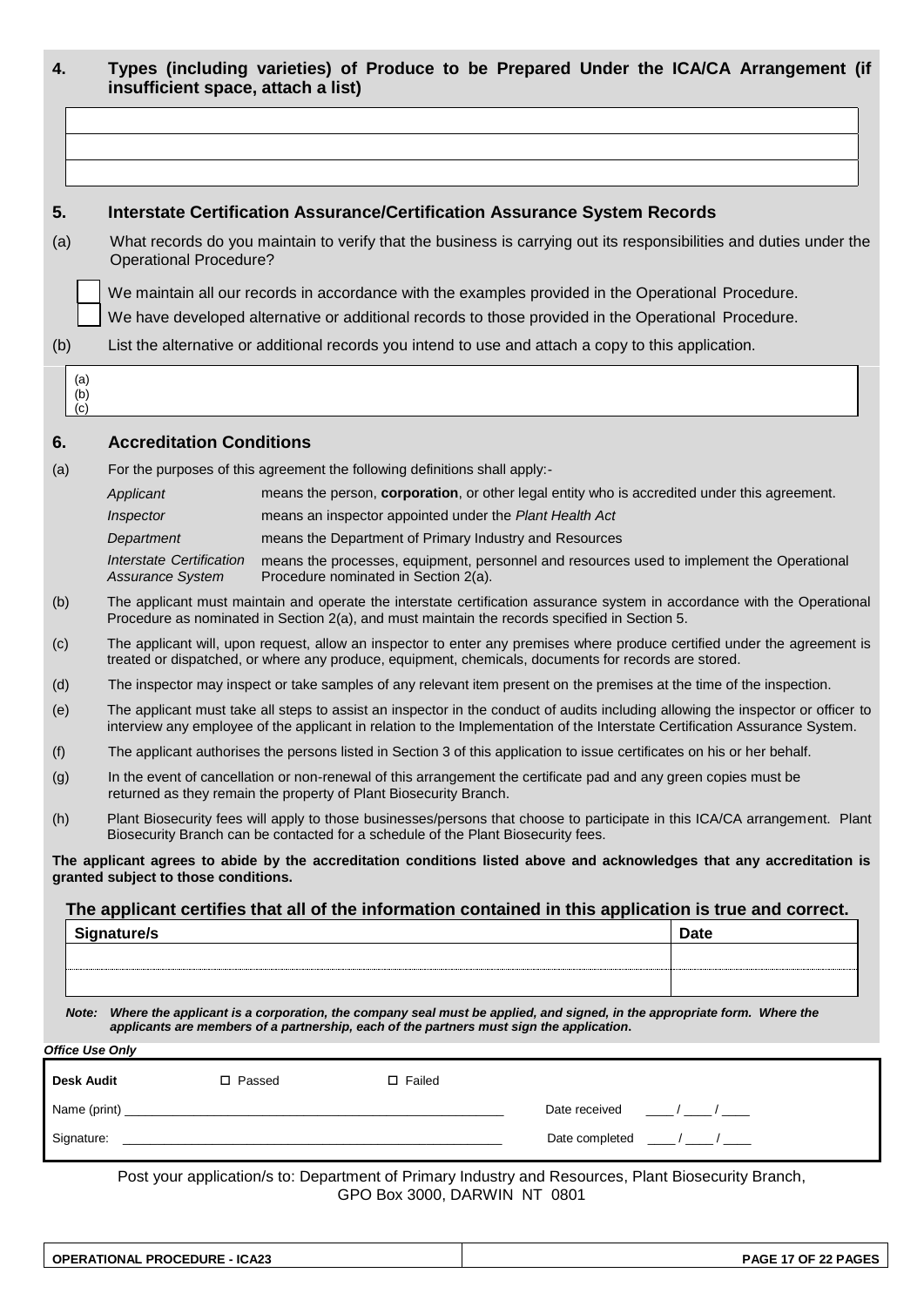



**Attachment 2**

# **Plant Health Assurance Certificate**

#### **Consignment Details** (PLEASE PRINT) **Certification Details** (PLEASE PRINT)

| <b>CONSIGNOR (FROM)</b>                                                     |  |                                 | <b>IP NUMBER</b>                   | <b>FACILITY NUMBER</b>     | <b>PROCEDURE</b>                                     |  |
|-----------------------------------------------------------------------------|--|---------------------------------|------------------------------------|----------------------------|------------------------------------------------------|--|
| Name $J. A. Grower$                                                         |  | A                               | 9999                               | 01                         | ICA- $23$                                            |  |
| Address 120 Woodforde Road                                                  |  |                                 |                                    |                            |                                                      |  |
| <b>Ti-Tree</b> NT 0872                                                      |  |                                 |                                    |                            | <b>ACCREDITED BUSINESS THAT PREPARED THE PRODUCE</b> |  |
|                                                                             |  |                                 | Name $J. A. Grower$                |                            |                                                      |  |
| <b>CONSIGNEE (TO)</b>                                                       |  | Address 120 Woodforde Road      |                                    |                            |                                                      |  |
| Name Adelaide Produce Markets                                               |  | <b>Ti</b> - <b>Tree</b> NT 0872 |                                    |                            |                                                      |  |
| Address <b>Burma Road</b>                                                   |  |                                 |                                    | <b>GROWER OR PACKER</b>    |                                                      |  |
| Pooraka South Australia 5095                                                |  |                                 | Name Joe Grower's Pty Ltd          |                            |                                                      |  |
|                                                                             |  |                                 |                                    | Address 120 Woodforde Road |                                                      |  |
| RECONSIGNED TO (Splitting consignments or reconsigning whole consignments). |  | <b>Ti</b> - <b>Tree</b> NT 0872 |                                    |                            |                                                      |  |
| Name                                                                        |  |                                 | OTHER FACILITIES SUPPLYING PRODUCE |                            |                                                      |  |
| Address                                                                     |  |                                 |                                    |                            |                                                      |  |

| <b>BRAND NAME OR IDENTIFYING MARKS</b><br>(as marked on packages) | <b>DATE OR DATE CODE</b><br>(as marked on packages) |
|-------------------------------------------------------------------|-----------------------------------------------------|
| Joe Grower's Pty Ltd                                              | 18032014                                            |

| <b>Number of</b><br><b>Packages</b> | Type of Packages (e.g. trays, cartons) | <b>Type of Produce</b> | <b>Authorisation for Split Consignment</b> |
|-------------------------------------|----------------------------------------|------------------------|--------------------------------------------|
| <b>200</b>                          | <b>Cartons</b>                         | <b>Grapes</b>          |                                            |
|                                     |                                        |                        |                                            |
|                                     |                                        |                        |                                            |
|                                     |                                        |                        |                                            |

#### **Treatment Details**

| <b>Treatment</b>       | <b>Chemical (Active Ingredient)</b> | <b>Treatment Date</b> | <b>Concentration / Duration and Temperature</b> |
|------------------------|-------------------------------------|-----------------------|-------------------------------------------------|
| ---------------------- | -------------------------------     | ---------------       |                                                 |
| ---------------------  | ---------------------------         | ----------------      |                                                 |
| ---------------------- | -------------------------------     | ----------------      |                                                 |
| ---------------------- | -------------------------------     | ----------------      |                                                 |

#### **Additional Certification / Codes**

*Grown and packed in an area free of grape phylloxera, Queensland fruit fly and Mediterranean fruit fly or Meets ICA23.*

#### **Declaration**

I, an authorised Signatory of the accredited business that prepared the plants or plant produce described above, hereby declare that the plants or plant produce have been prepared in the business's approved facilities in accordance with the *Plant Health Act* and that the details shown above are true and correct in every particular.

| <b>AUTHORISED SIGNATORY'S NAME (PLEASE PRINT)</b> | <b>SIGNATURE</b> | <b>DATE</b> |
|---------------------------------------------------|------------------|-------------|
| <b>Joe Signatory</b>                              | Joe Signatory    | 18/03/2014  |

| <b>OPERATIONAL PROCEDURE - ICA23</b> |  |
|--------------------------------------|--|
|                                      |  |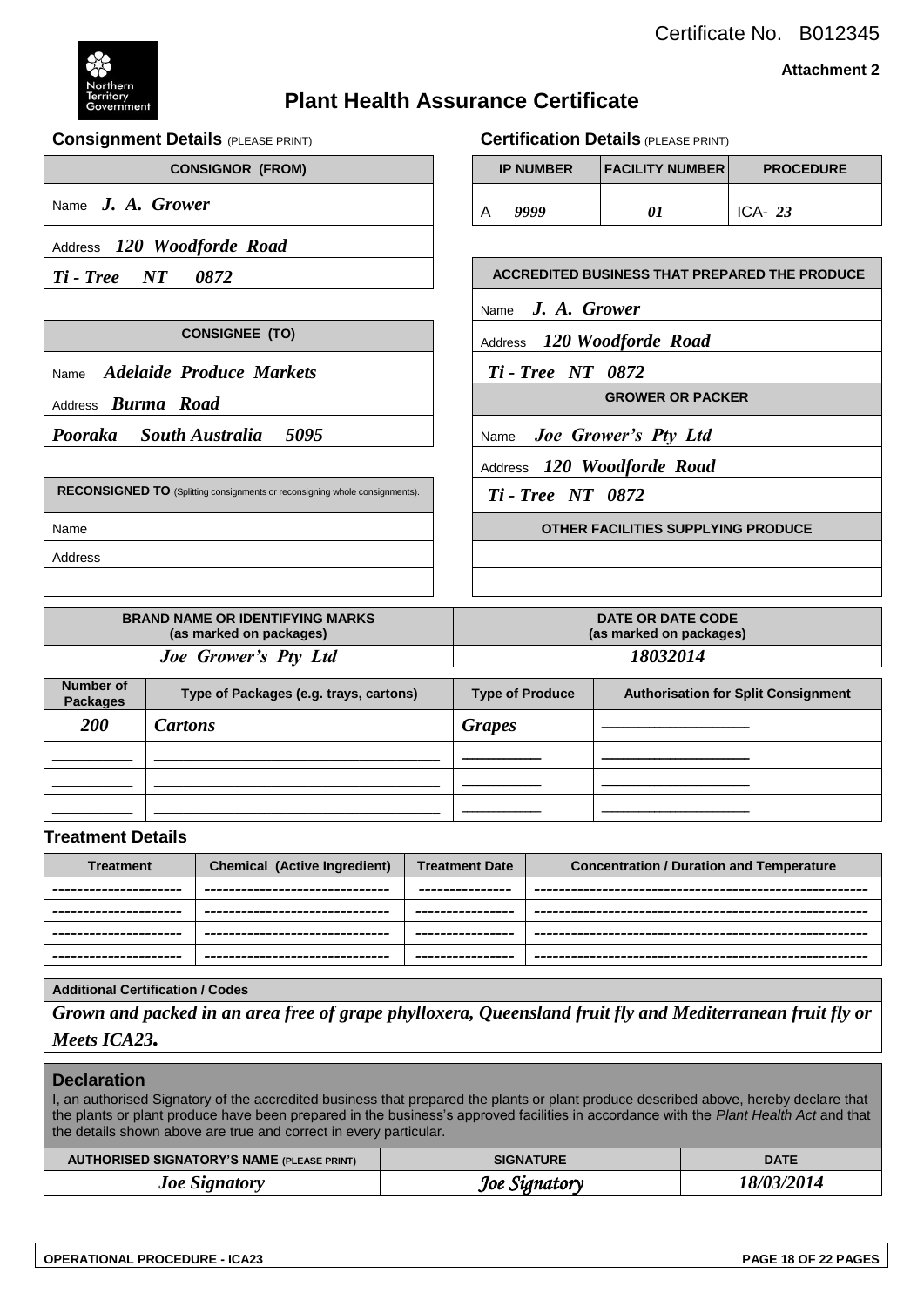

#### **Attachment 3**

# **PROPERTY DETAILS** (A separate application must be completed for each source property).

| Name of property owner/manager:                 |                                  | Telephone:                                                    | Facsimile: |  |  |  |
|-------------------------------------------------|----------------------------------|---------------------------------------------------------------|------------|--|--|--|
| <b>Postal Address</b>                           |                                  |                                                               |            |  |  |  |
| <b>Source Property Street</b><br><b>Address</b> |                                  |                                                               |            |  |  |  |
|                                                 | produce is grown on the property | * Please attach map showing property location & area(s) where |            |  |  |  |
| <b>Real Property Description</b>                |                                  |                                                               |            |  |  |  |
|                                                 |                                  | * Available from Rates Notice or Local Government Authority   |            |  |  |  |
|                                                 |                                  |                                                               |            |  |  |  |

#### **DECLARATION**

| I declare that the property details above are true and correct. |                    |      |  |
|-----------------------------------------------------------------|--------------------|------|--|
| Name of owner                                                   | Signature of owner | Date |  |

#### *FOR DPIR APPROVAL ONLY*

| <b>Period of Approval</b> |  |
|---------------------------|--|

| Interstate Produce (IP)<br>number      | <b>Property Number</b> |  |
|----------------------------------------|------------------------|--|
| <b>Area/Property freedom</b><br>code/s |                        |  |

| <b>OPERATIONAL PROCEDURE - ICA23</b> | PAGE 19 OF 22 PAGES |
|--------------------------------------|---------------------|
|--------------------------------------|---------------------|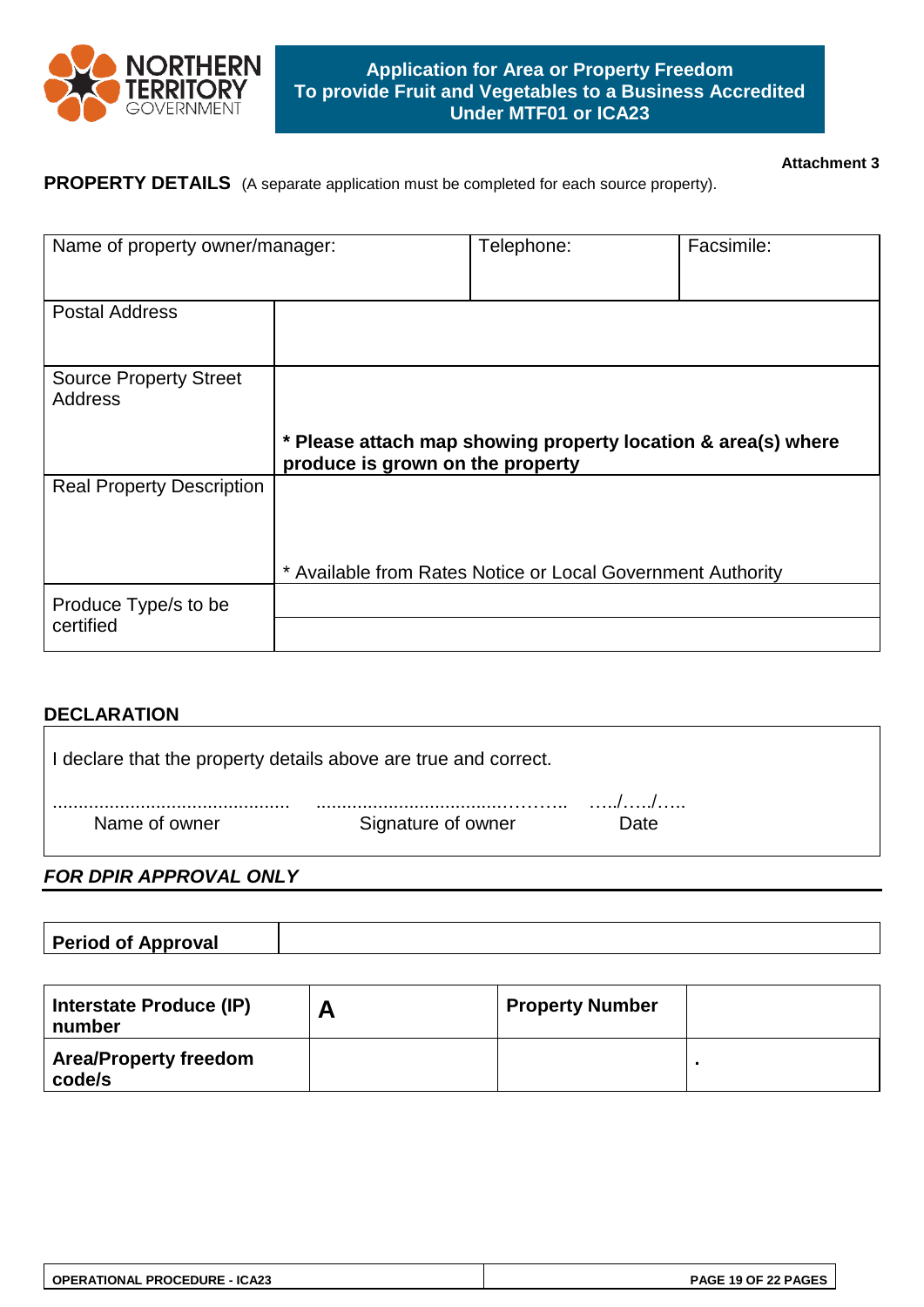

#### **Attachment 4**

# **CONFIRMATION OF AREA OR PROPERTY PEST FREE STATUS**

| <b>MFF-01</b> | Grown in an area more than 15km from a known outbreak of<br>Mediterranean Fruit Fly         |  |
|---------------|---------------------------------------------------------------------------------------------|--|
| <b>PHY-01</b> | Grown in an area free from Grape Phylloxera                                                 |  |
| QFF-01        | Grown in an area more than 15km from a known outbreak of<br><b>Queensland Fruit Fly</b>     |  |
| QFF-02        | Grown in an area more than 80km from a known outbreak of<br><b>Queensland Fruit Fly</b>     |  |
| <b>MTF-01</b> | Produce grown and packed not within 100 km of a known infestation of<br><b>Melon Thrips</b> |  |
|               |                                                                                             |  |
|               |                                                                                             |  |
|               |                                                                                             |  |
|               |                                                                                             |  |
|               |                                                                                             |  |

#### **DPIR APPROVAL**

Details of Departmental Officer with who endorsed the Pest Status of Property. ...................................…. .............................................. …../…../….. Signature of Officer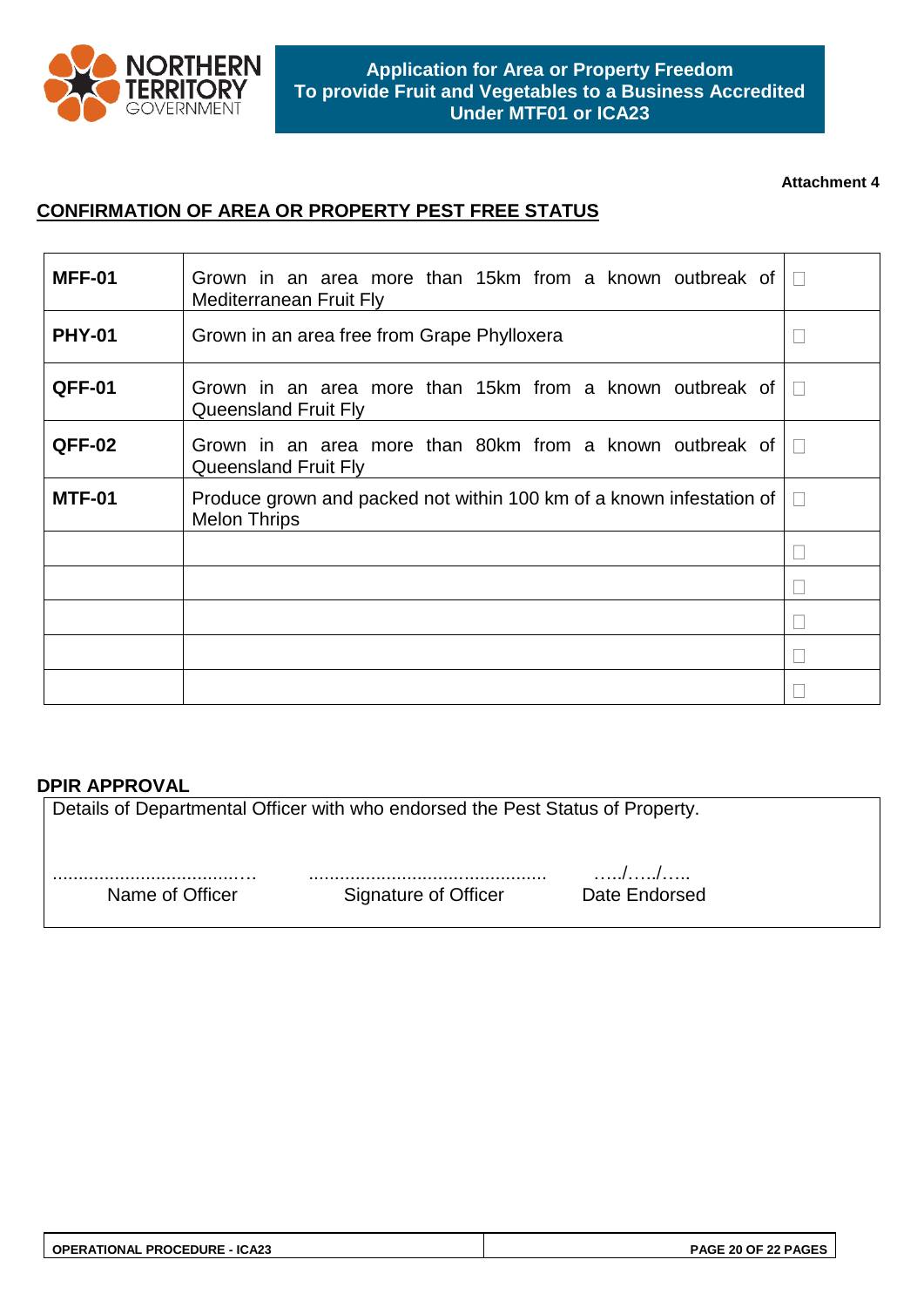

# **RECORD OF RECEIPT**

| <b>Business Name:</b>    |                    |                     |          |                                                            | Interstate Produce (IP) No. A           |                                             |  |  | <b>Record No.:</b>                     |  |
|--------------------------|--------------------|---------------------|----------|------------------------------------------------------------|-----------------------------------------|---------------------------------------------|--|--|----------------------------------------|--|
| <b>PHAC</b><br>Number(s) | Date of<br>Receipt | <b>Produce Type</b> | Quantity | <b>Accredited</b><br><b>Property (AP)</b><br><b>Number</b> | <b>Area/Property</b><br>Freedom Code(s) | <b>Name of Product</b><br><b>Controller</b> |  |  | <b>Signature of Product Controller</b> |  |
|                          |                    |                     |          |                                                            |                                         |                                             |  |  |                                        |  |
|                          |                    |                     |          |                                                            |                                         |                                             |  |  |                                        |  |
|                          |                    |                     |          |                                                            |                                         |                                             |  |  |                                        |  |
|                          |                    |                     |          |                                                            |                                         |                                             |  |  |                                        |  |
|                          |                    |                     |          |                                                            |                                         |                                             |  |  |                                        |  |
|                          |                    |                     |          |                                                            |                                         |                                             |  |  |                                        |  |
|                          |                    |                     |          |                                                            |                                         |                                             |  |  |                                        |  |
|                          |                    |                     |          |                                                            |                                         |                                             |  |  |                                        |  |
|                          |                    |                     |          |                                                            |                                         |                                             |  |  |                                        |  |
|                          |                    |                     |          |                                                            |                                         |                                             |  |  |                                        |  |
|                          |                    |                     |          |                                                            |                                         |                                             |  |  |                                        |  |
|                          |                    |                     |          |                                                            |                                         |                                             |  |  |                                        |  |

| ICA <sub>23</sub><br><b>EDURE</b><br>∩PF<br><b>TIONAL</b><br><b>DDACE</b><br>-<br>– rnuur | PAG<br>$\sim$ |
|-------------------------------------------------------------------------------------------|---------------|